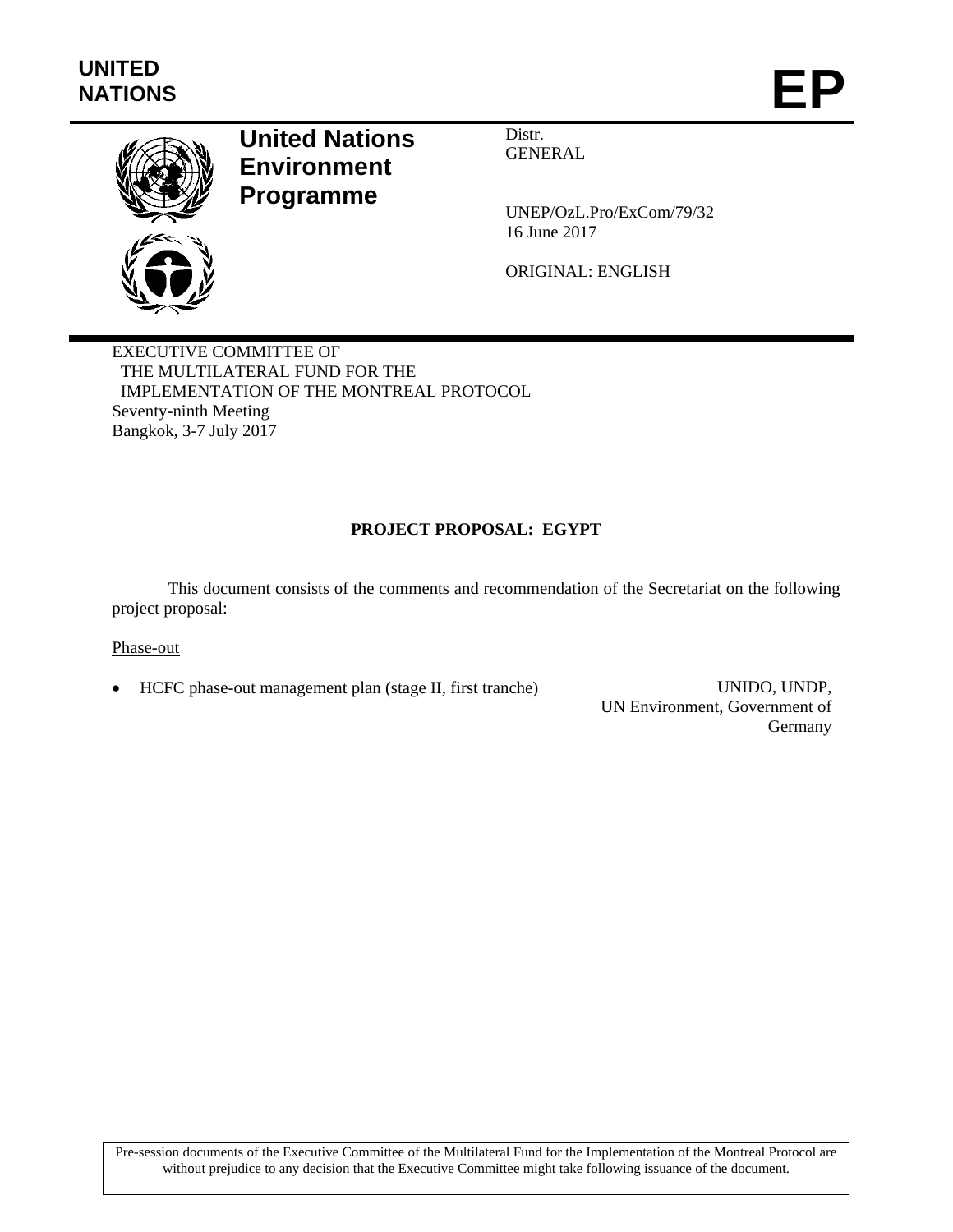# **PROJECT EVALUATION SHEET – MULTI-YEAR PROJECTS Egypt**

| <b>I</b> (I) PROJECT TITLE     | <b>AGENCY</b>                               |  |  |  |  |  |
|--------------------------------|---------------------------------------------|--|--|--|--|--|
| HCFC phase-out plan (Stage II) | UNIDO (lead), UNDP, UN Environment, Germany |  |  |  |  |  |

# **(II) LATEST ARTICLE 7 DATA (Annex C Group l)** Year: 2016 346.5 (ODP tonnes)

| (III) LATEST COUNTRY PROGRAMME SECTORAL DATA (ODP tonnes) |         |      |                  |               |           |         |                  |            | <b>Year: 2016</b>           |
|-----------------------------------------------------------|---------|------|------------------|---------------|-----------|---------|------------------|------------|-----------------------------|
| Chemical                                                  | Aerosol | Foam | Fire<br>fighting | Refrigeration |           | Solvent | Process<br>agent | Lab<br>use | Total sector<br>consumption |
|                                                           |         |      |                  | Manufacturing | Servicing |         |                  |            |                             |
| HCFC-22                                                   |         | 30.7 |                  | 104.9         | 126.6     |         |                  |            | 262.2                       |
| <b>HCFC-123</b>                                           |         |      |                  |               | 0.1       |         |                  |            | 0.1                         |
| <b>HCFC-124</b>                                           |         |      |                  |               |           |         |                  |            |                             |
| $HCFC-141b$                                               |         | 80.5 |                  |               |           |         |                  |            | 80.5                        |
| $HCFC-142b$                                               |         | 1.6  |                  |               | $2.2\,$   |         |                  |            | 3.8                         |
| $HCFC-141b$<br>in imported<br>pre-blended<br>polyol       |         | 19.6 |                  |               |           |         |                  |            | 19.6                        |

| (IV) CONSUMPTION DATA (ODP tonnes)                   |        |                                                    |        |  |  |  |  |  |
|------------------------------------------------------|--------|----------------------------------------------------|--------|--|--|--|--|--|
| 2009 - 2010 baseline:                                | 386.3  | Starting point for sustained aggregate reductions: | 484.61 |  |  |  |  |  |
| <b>CONSUMPTION ELIGIBLE FOR FUNDING (ODP tonnes)</b> |        |                                                    |        |  |  |  |  |  |
| Already approved:                                    | 174.00 | Remaining:                                         | 310.61 |  |  |  |  |  |

| (V) BUSINESS PLAN     |                            | 2017         | 2018           | 2019      | 2020           | After<br>2020 | <b>Total</b> |
|-----------------------|----------------------------|--------------|----------------|-----------|----------------|---------------|--------------|
| <b>UNIDO</b>          | ODS phase-out (ODP tonnes) | $\Omega$     | 50.87          |           | 20.01          | 36.46         | 107.34       |
|                       | Funding (US \$)            | $\mathbf{0}$ | 7,197,855      | $\Omega$  | 2,770,011      | 4,858,567     | 14,826,433   |
| <b>UNDP</b>           | ODS phase-out (ODP tonnes) | 27.91        | $\Omega$       | 57.36     | 0              | 18.63         | 103.9        |
|                       | Funding (US \$)            | 2,250,424    | $\overline{0}$ | 4,321,965 | $\overline{0}$ | 1,502,280     | 8,074,669    |
| <b>UN Environment</b> | ODS phase-out (ODP tonnes) | 0            | 4.0            | 8.0       | 2.0            | 4.0           | 18.0         |
|                       | Funding (US \$)            | 0            | 394,473        | $\Omega$  | 197,236        | 394,473       | 986,182      |
| Germany               | ODS phase-out (ODP tonnes) |              | 4.0            | $\Omega$  | $\theta$       | $\theta$      | 4.0          |
|                       | Funding (US \$)            |              | 200,000        | $\Omega$  | $\Omega$       | $\Omega$      | 200,000      |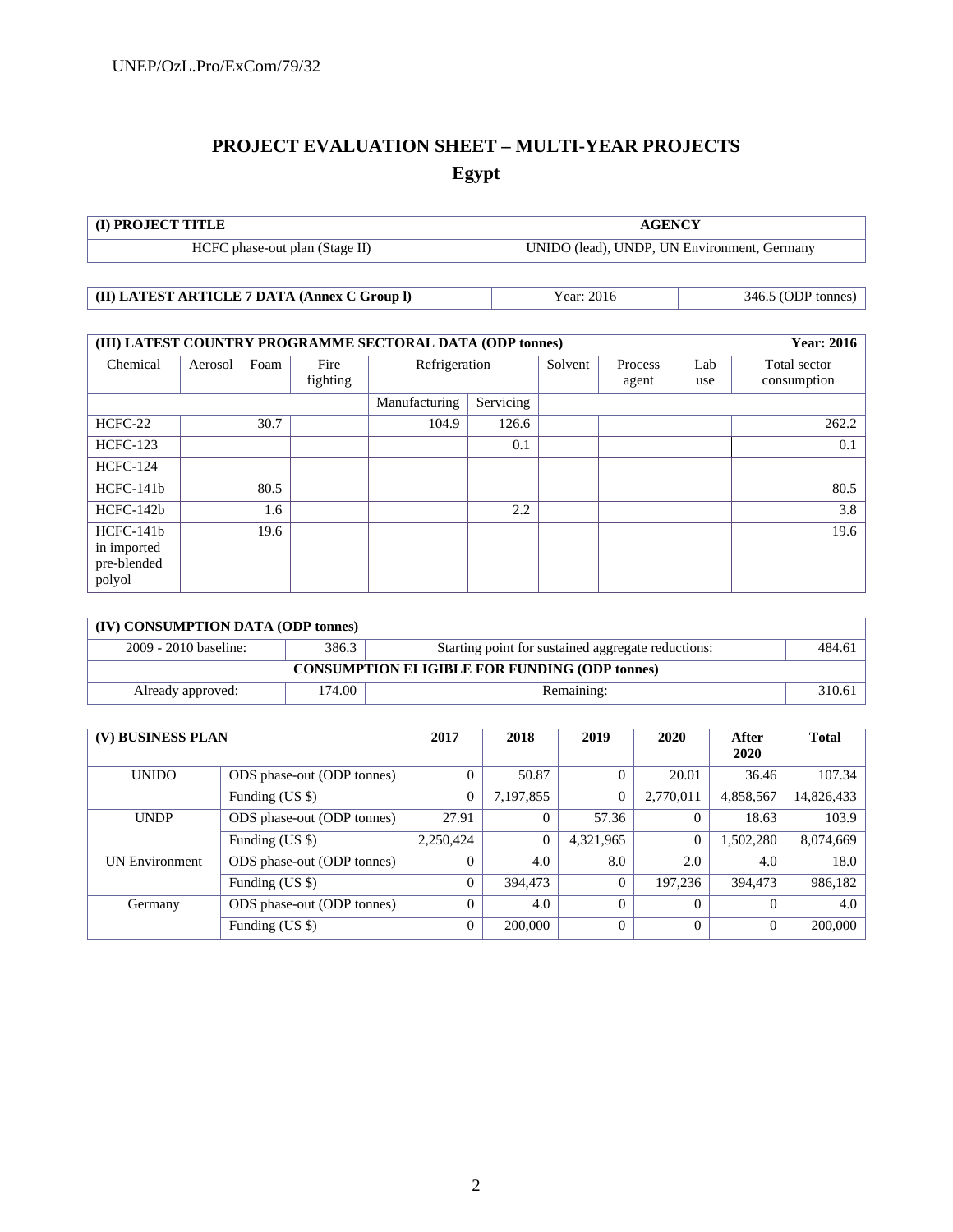|                              | (VI) PROJECT DATA                  |                  | 2017      | 2018           | 2019      | 2020           | 2021     | 2022     | 2023     | 2024           | 2025     | <b>Total</b> |
|------------------------------|------------------------------------|------------------|-----------|----------------|-----------|----------------|----------|----------|----------|----------------|----------|--------------|
| limits                       | Montreal Protocol consumption      |                  | 347.64    | 347.64         | 347.64    | 251.08         | 251.08   | 251.08   | 251.08   | 251.08         | 125.54   | n/a          |
| (ODP tonnes)                 | Maximum allowable consumption      |                  | 347.64    | 289.70         | 289.70    | 251.08         | 251.08   | 251.08   | 251.08   | 251.08         | 125.54   | n/a          |
| Project<br>costs             | <b>UNIDO</b>                       | Project<br>costs | 3,921,047 | $\mathbf{0}$   | 1,073,714 | $\Omega$       | 391,827  | $\Omega$ | 391,827  | $\theta$       | 218,426  | 5,996,841    |
| requested<br>in<br>principle |                                    | Support<br>costs | 274,473   | $\mathbf{0}$   | 75,160    | $\mathbf{0}$   | 27,428   | $\Omega$ | 27,428   | $\Omega$       | 15,290   | 419,779      |
| $(US \$                      | <b>UNDP</b>                        | Project<br>costs | 945,617   | $\mathbf{0}$   | 2,750,105 | $\Omega$       | $\Omega$ | $\Omega$ | $\Omega$ | $\Omega$       | $\theta$ | 3,695,722    |
|                              |                                    | Support<br>costs | 66,193    | $\overline{0}$ | 192,507   | $\overline{0}$ | $\Omega$ | $\Omega$ | $\Omega$ | $\Omega$       | $\Omega$ | 258,701      |
|                              | <b>UN</b><br>Environment           | Project<br>costs | 260,000   | $\overline{0}$ | 279,500   | $\Omega$       | 260,000  | $\Omega$ | 150,000  | $\Omega$       | 105,500  | 1,055,000    |
|                              |                                    | Support<br>costs | 31,064    | $\overline{0}$ | 33,394    | $\overline{0}$ | 31,064   | $\Omega$ | 17,922   | $\Omega$       | 12,605   | 126,050      |
|                              | Germany                            | Project<br>costs | $\Omega$  | $\Omega$       | 207,300   | $\Omega$       | $\Omega$ | $\Omega$ | $\Omega$ | $\Omega$       | $\Omega$ | 207,300      |
|                              |                                    | Support<br>costs | $\Omega$  | $\Omega$       | 26,949    | $\Omega$       | $\Omega$ | $\Omega$ | $\Omega$ | $\Omega$       | $\Omega$ | 26,949       |
| principle (US \$)            | Total project costs requested in   |                  | 5,126,664 | $\mathbf{0}$   | 4,310,619 | $\overline{0}$ | 651,827  | $\Omega$ | 541,827  | $\overline{0}$ | 323,926  | 10,954,863   |
| principle (US \$)            | Total support costs requested in   |                  | 371,730   | $\overline{0}$ | 328,010   | $\mathbf{0}$   | 58,492   | $\Omega$ | 45,350   | $\Omega$       | 27,895   | 831,478      |
| $(US \$                      | Total funds requested in principle |                  | 5,498,394 | $\mathbf{0}$   | 4,638,630 | $\Omega$       | 710,319  | $\Omega$ | 587,177  | $\theta$       | 351,821  | 11,786,341   |

| (VII) Request for funding for the first tranche (2017) |                                |                       |  |  |  |  |  |  |  |
|--------------------------------------------------------|--------------------------------|-----------------------|--|--|--|--|--|--|--|
| Agency                                                 | <b>Funds requested (US \$)</b> | Support costs (US \$) |  |  |  |  |  |  |  |
| <b>UNIDO</b>                                           | 3,921,047                      | 274.473               |  |  |  |  |  |  |  |
| <b>UNDP</b>                                            | 945.617                        | 66.193                |  |  |  |  |  |  |  |
| UN Environment                                         | 260,000                        | 31,064                |  |  |  |  |  |  |  |
| Germany                                                |                                | $\Omega$              |  |  |  |  |  |  |  |

| <b>Funding request:</b>             | Approval of funding for the first tranche (2017) as indicated above |
|-------------------------------------|---------------------------------------------------------------------|
| Secretariat'<br>t's recommendation: | For individual consideration                                        |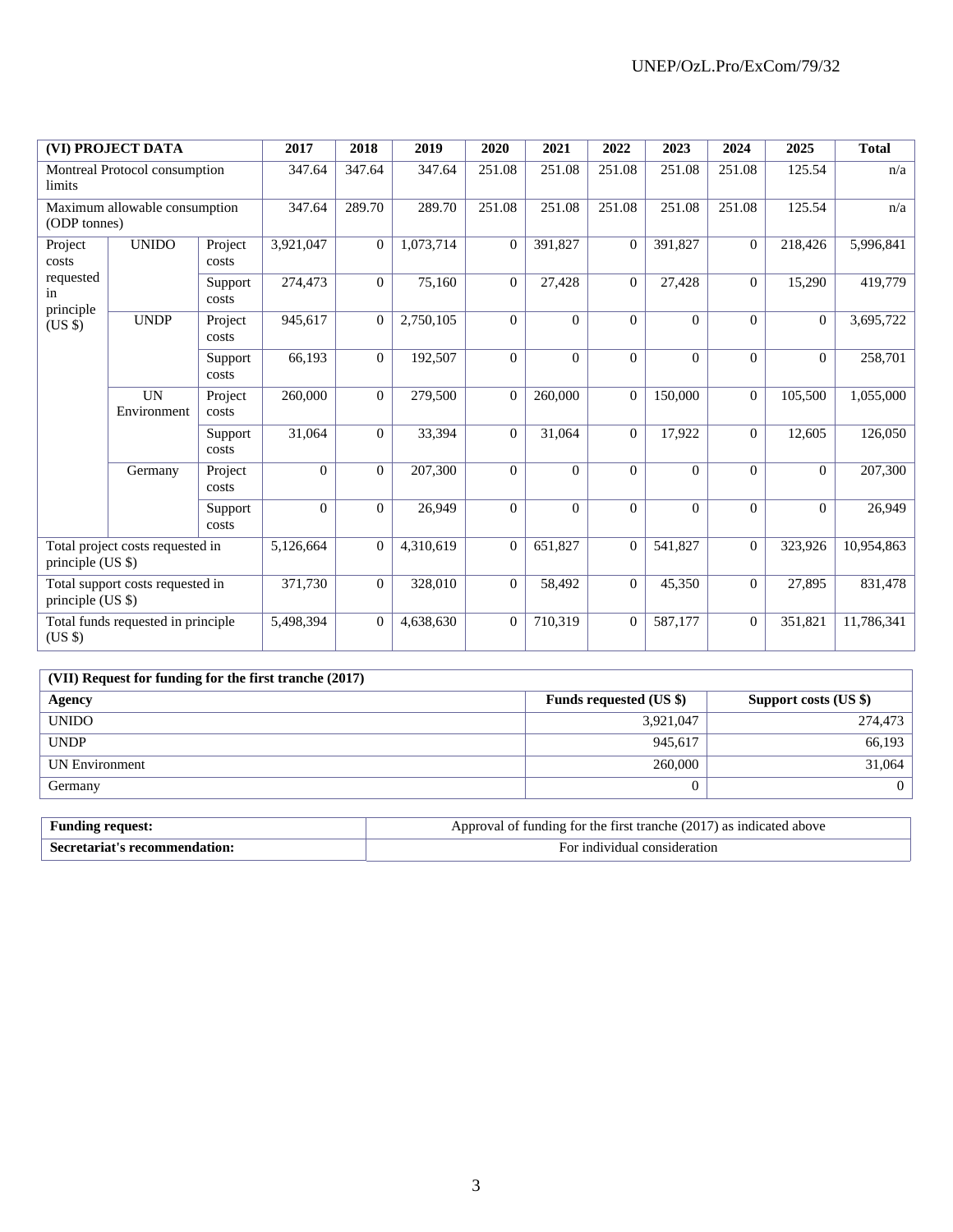# **PROJECT DESCRIPTION**

1. On behalf of the Government of Egypt, UNIDO, as the lead implementing agency, has submitted to the 79<sup>th</sup> meeting stage II of the HCFC phase-out management plan (HPMP) at a total cost of US \$36,628,197, consisting of US \$26,230,231, plus agency support costs of US \$1,836,116 for UNIDO, US \$6,672,520, plus agency support costs of US \$467,076 for UNDP, US \$1,055,000, plus agency support costs of US \$137,150 for United Nations Environment Programme (UN Environment), and US \$207,300, plus agency support costs of US \$22,803 for the Government of Germany, as originally submitted. The implementation of stage II of the HPMP will phase out 199.26 ODP tonnes of HCFCs and assist Egypt in meeting the Montreal Protocol compliance target of 70 per cent reduction by 2025.

2. The first tranche for stage II of the HPMP being requested at this meeting amounts to US \$6,687,439, consisting of US \$4,481,664, plus agency support costs of US \$313,716 for UNIDO, US \$1,493,700, plus agency support costs of US \$104,559 for UNDP, and US \$260,000 plus agency support costs of US \$33,800 for UN Environment, as originally submitted. The Government of Germany is not requesting any funds for 2017.

# **Status of stage I**

3. Stage I of the HPMP for Egypt was approved by the Executive Committee at its 65<sup>th</sup> meeting to meet 25 per cent reduction by 2018 at a total funding level of US \$8,520,815, plus agency support costs of US \$643,599. This included two foam projects to phase out 17.60 ODP tonnes of HCFC-141b at the amount of US \$892,840, plus agency support costs of US \$66,963 for UNIDO, as well as four foam projects to phase out 37.40 ODP tonnes of HCFC-141b at the amount of US \$1,479,000, plus agency support costs of US \$115,463 for UNDP, that had already been approved at the  $62<sup>nd</sup>$  meeting and had subsequently been included in stage I. The first two tranches were approved at the  $65<sup>th</sup>$  and  $68<sup>th</sup>$  meetings at a total cost of US \$4,300,000 for UNDP and US \$1,290,000 for UNIDO, including agency support costs. The request for the third and final tranche (US \$1,020,148, including agency support costs) is expected to be submitted in 2018. An overview of the results achieved so far is included below.

# Progress in implementation of stage I activities

# *ODS policy and regulation framework*

4. The HCFC import licensing and quota system is operational since 2013. The National Ozone Committee establishes the annual import quotas, and the national ozone unit (NOU) approves importers and quantities in coordination with the Customs Authority. The Government will ban imports of HCFC-141b pre-blended polyols by 1 January 2018 in line with decision 65/38.

# *Conversion in the foam sector*

l

5. The foam sector plan comprised conversions of individual enterprises as well as systems houses, to phase out 167.87 ODP tonnes of HCFC-141b:

(a) Conversion of nine polyurethane (PU) foam enterprises (92.14 ODP tonnes): The conversion of six enterprises<sup>1</sup> (El-Araby, Mondial, MOG, Fresh, SECC, and Cairo Foam) to phase out 31.35 ODP tonnes of HCFC-141b and 23.65 ODP tonnes of HCFC-141b contained in imported pre-blended polyols have been completed by UNDP, with only the incremental operating cost (IOC) payments in process for three enterprises. The conversion at three additional enterprises (Kiriazi (domestic refrigeration manufacturing),

<sup>&</sup>lt;sup>1</sup> A seventh enterprise (Delta Electric) was also approved for conversion at the  $62<sup>nd</sup>$  meeting; due to change of ownership the project was cancelled and the associated funding returned in accordance with decision 65/38(a).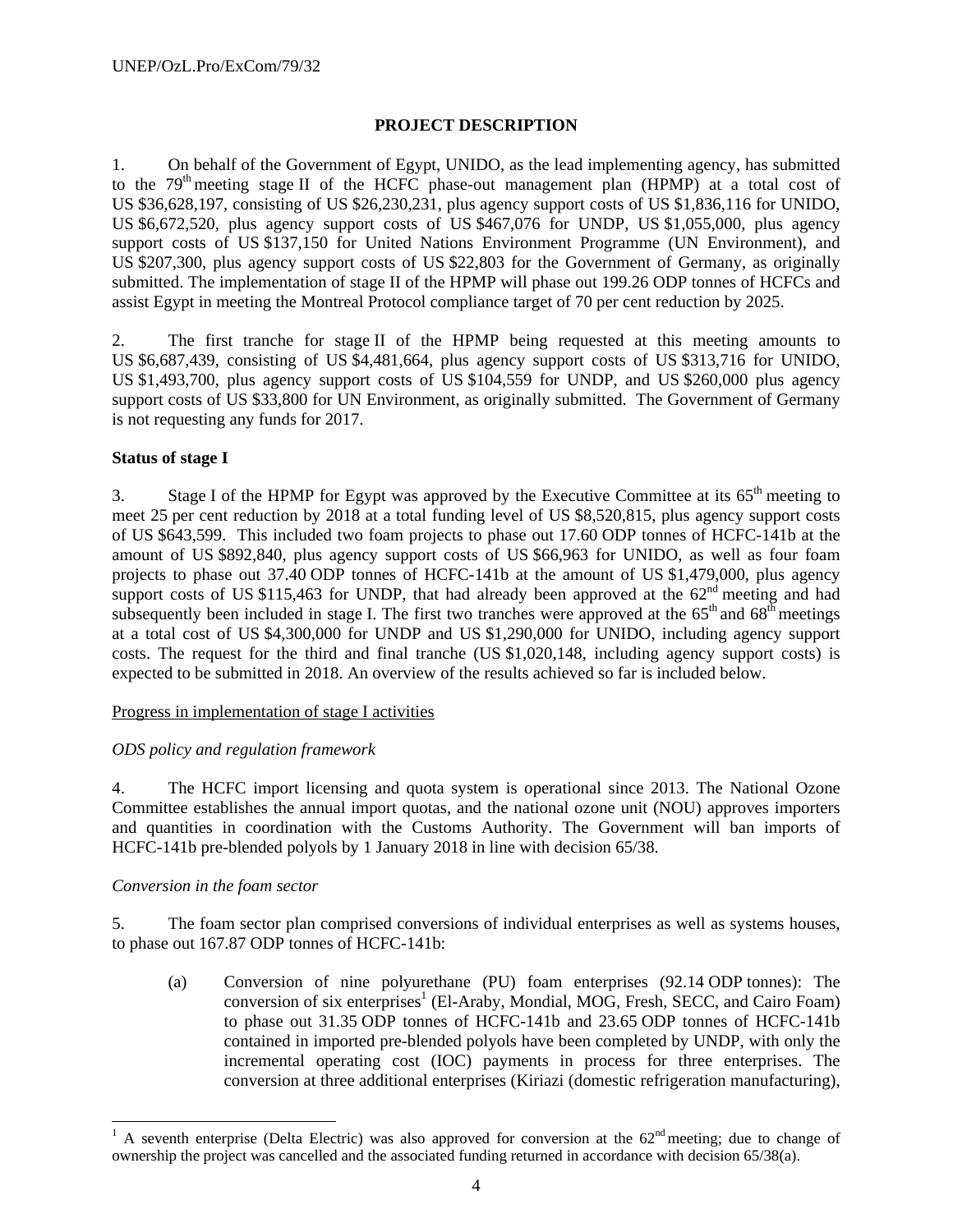Reftruck (rigid insulation for trucks and panels) and Al Fateh (sandwich panel)) have also been completed by UNIDO, with an associated phase-out of 21.16 ODP tonnes of HCFC-141b and 15.96 ODP tonnes of HCFC-141b contained in imported pre-blended polyols; and

(b) Conversion of four systems houses and downstream users (75.74 ODP tonnes): Three systems houses (Dow, Obeigi, and Technocom) have signed agreements and completed the in-house systems technology development; one of those (Technocom) also completed its in-house conversion. The fourth systems house (Baalbaki) has yet to sign an agreement. Through the systems houses, 81 small- and medium-sized enterprises (SMEs) and 350 "micro" users will be converted.

# *Refrigeration servicing sector*

6. A kick-off meeting for the servicing sector activities was held in Cairo in May 2013 to raise awareness and discuss non-ODS alternatives. The Egyptian Programme for Promoting Low-GWP Refrigerants' Alternatives (EGYPRA) initiative was launched in 2014 as part of the enabling activities for the air-conditioning (AC) sector to assess low-global warming potential (GWP) alternatives. Two meetings were held with AC manufacturers and technology suppliers, components and refrigerant samples have been provided to manufacturers to build prototypes, and some prototypes have been completed. The next step is to test the performance of the prototypes.

# *Project implementation and monitoring unit (PMU)*

7. The PMU has provided support to the NOU in implementing the HPMP activities; visiting enterprises to review projects; developing technical specifications; and ensuring financial control of the funds according to UNIDO's rules and regulations.

#### Status of disbursements

8. As of April 2017, of the total funds of US \$7,571,840 so far approved, US \$4,513,339 (60 per cent) have been disbursed. The remaining US \$3,058,501 will be disbursed between 2017 and 2018. The third and final tranche is expected to be requested in 2018.

# **Stage II of the HPMP**

9. The Government of Egypt would commit in stage II to reduce HCFC consumption by 70 per cent of the baseline by 2025, with an associated phase-out of 199.26 ODP tonnes to achieve a complete phase-out of HCFC-141b through the conversion of all PU foam manufacturing enterprises; the conversion of five enterprises in the domestic AC sector, three enterprises in the commercial AC sector, 14 enterprises in the commercial refrigeration sector; and four enterprises in the extruded polystyrene (XPS) foam sector to low-GWP alternatives; assistance to the refrigeration servicing sector; the establishment of a hydrocarbon (HC) refrigerant manufacturing facility; and implementation and monitoring.

# Remaining eligible consumption in Egypt

- 10. Stage I proposed the phase-out of 174 ODP tonnes as shown in Table 1. It included:
	- (a) 95.69 ODP tonnes of HCFC-141b and 72.18 ODP tonnes of HCFC-141b contained in imported pre-blended polyols; and
	- (b) 6.13 ODP tonnes of HCFC-22 associated with the servicing sector component.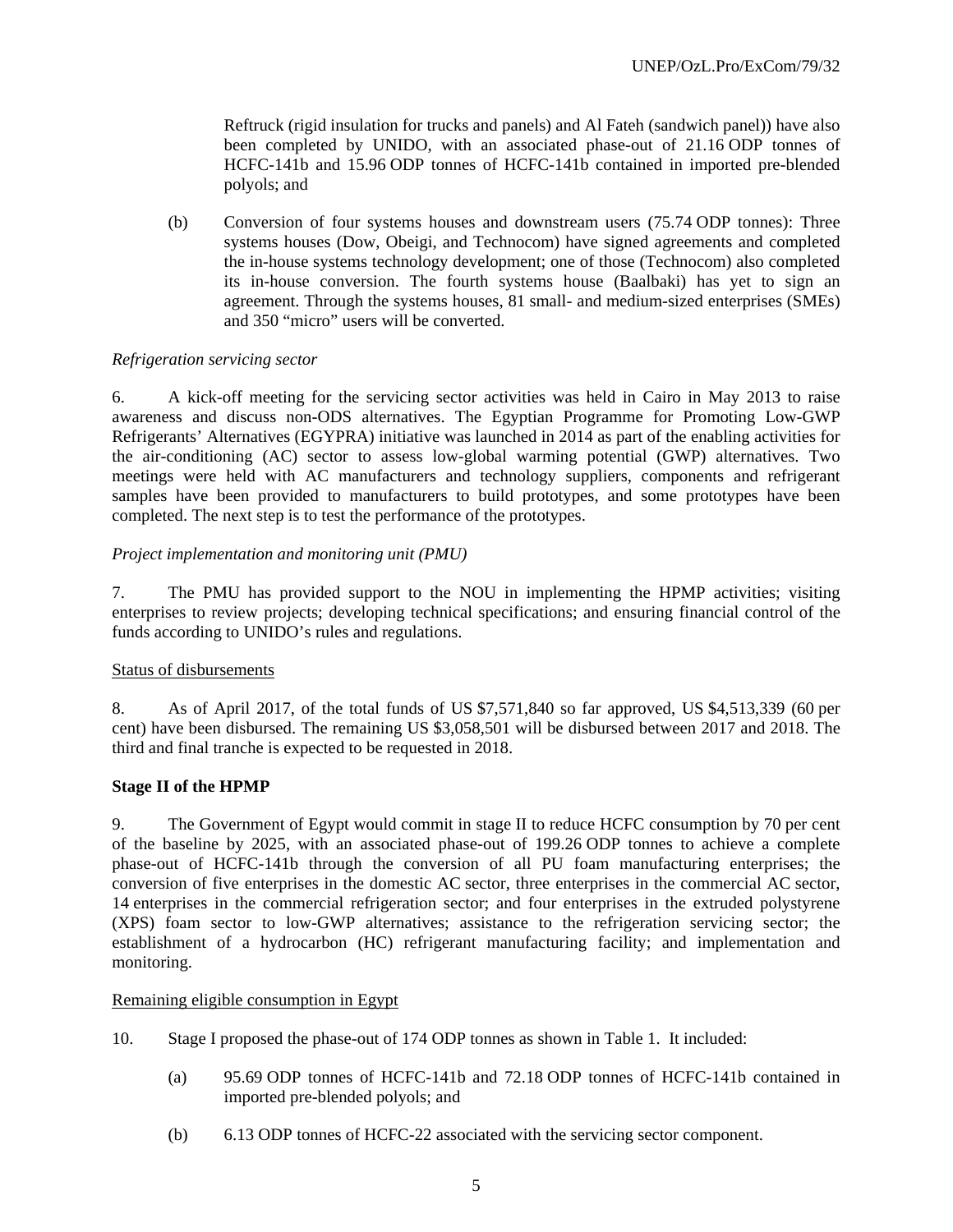11. In addition, the Executive Committee approved a demonstration project on low-cost options for the conversion to non-ODS technologies in PU foams at very small users approved at the  $76<sup>th</sup>$  meeting and decided to deduct 4.4 ODP tonnes of HCFC-141b from the remaining HCFC consumption eligible for funding under stage II (decision 76/30).

|                  | <b>Starting point</b> |          | <b>Reduction in stage I</b> |          | Remaining  |          | <b>Stage II proposed</b> |          | <b>Remaining after</b> |          |
|------------------|-----------------------|----------|-----------------------------|----------|------------|----------|--------------------------|----------|------------------------|----------|
| <b>Substance</b> |                       |          |                             |          |            |          |                          |          | stage II               |          |
|                  | <b>ODP</b>            | МT       | <b>ODP</b>                  | МT       | <b>ODP</b> | MT       | <b>ODP</b>               | MT       | <b>ODP</b>             | МT       |
| <b>HCFC-123</b>  | 0.11                  | 5.50     | 0.00                        | 0.00     | 0.11       | 5.50     | 0.00                     | 0.00     | 0.11                   | 5.50     |
| $HCFC-141b$      | 129.61                | 1.178.27 | 95.69                       | 869.91   | 29.52*     | 268.36*  |                          |          |                        |          |
| $HCFC-141b$ in   | 98.34                 | 894.00   | 72.18                       | 656.18   | 26.16      | 237.82   | 57.92**                  | 526.58** | 0.00                   | $0.00\,$ |
| imported polyol  |                       |          |                             |          |            |          |                          |          |                        |          |
| $HCFC-142b$      | 16.36                 | 251.69   | 0.00                        | 0.00     | 16.36      | 251.69   | 2.48                     | 38.19    | 13.88                  | 213.50   |
| HCFC-22          | 240.19                | 4,367.09 | 6.13                        | 111.45   | 234.06     | 4,255.64 | 138.85                   | 2.524.62 | 95.21                  | 1,731.02 |
| <b>Total</b>     | 484.61                | 6.696.56 | 174.00                      | 1.637.55 | 306.21     | 5,019.01 | 199.26                   | 3.089.39 | 106.95                 | 1.929.62 |

**Table 1. Overview of the remaining HCFC consumption in Egypt** 

\* After deducting 4.4 ODP tonnes of HCFC-141b from the remaining HCFC consumption eligible for funding under stage II, in accordance with decision 76/30.

\*\* Includes consumption not eligible for funding.

#### HCFC consumption and sector distribution

12. The Government of Egypt reported a consumption of 346.53 ODP tonnes of HCFC in 2016 and an additional 19.56 ODP tonnes of HCFC-141b contained in imported pre-blended polyols. The 2012-2016 HCFC consumption is shown in Table 2.

| <b>HCFC</b>               | 2012     | 2013     | 2014     | 2015     | 2016     | <b>Baseline</b> |
|---------------------------|----------|----------|----------|----------|----------|-----------------|
| <b>Metric tonnes</b>      |          |          |          |          |          |                 |
| HCFC-22                   | 4,934.5  | 3,416.49 | 3,172.59 | 4,038.97 | 4,767.59 | 4,367.16        |
| <b>HCFC-123</b>           | $\Omega$ | 24.48    | 0        | 9.07     | 5.00     | 5.25            |
| <b>HCFC-124</b>           | 0.15     | 1.68     | 0.272    | 2.70     | 0.00     | $\Omega$        |
| HCFC-141b                 | 2,043.4  | 906.34   | 1,238.78 | 1,072.75 | 731.53   | 1,178.26        |
| HCFC-142b                 | 270.8    | 136.45   | 146.49   | 42.04    | 57.53    | 251.69          |
| Sub-total (mt)            | 7,248.85 | 4,485.44 | 4,558.13 | 5,165.53 | 5,561.65 | 5,802.36        |
| HCFC-141b in imported     | 613.02   | 155.61   | 120.00   | 100.00   | 177.80   | 894.00**        |
| pre-blended polyols*      |          |          |          |          |          |                 |
| Total (mt)                | 7,861.87 | 4,641.05 | 4,678.13 | 5,265.53 | 5,739.45 | 6,696.76        |
| <b>ODP</b> tonnes         |          |          |          |          |          |                 |
| HCFC-22                   | 271.40   | 187.91   | 174.49   | 222.14   | 262.22   | 240.19          |
| <b>HCFC-123</b>           | $\Omega$ | 0.49     | 0        | 0.18     | 0.10     | 0.11            |
| <b>HCFC-124</b>           | 0.003    | 0.04     | 0.01     | 0.06     | 0.00     | 0.00            |
| HCFC-141b                 | 224.77   | 99.70    | 136.27   | 118.00   | 80.47    | 129.61          |
| HCFC-142b                 | 17.60    | 8.87     | 9.52     | 2.73     | 3.74     | 16.36           |
| Sub-total (ODP tonnes)    | 513.77   | 297.01   | 320.29   | 343.12   | 346.53   | 386.27          |
| HCFC-141b in imported     | 67.43    | 17.12    | 13.20    | 11.00    | 19.56    | 98.34**         |
| pre-blended polyols*      |          |          |          |          |          |                 |
| <b>Total (ODP tonnes)</b> | 581.20   | 314.13   | 333.49   | 354.12   | 366.09   | 484.64          |

#### **Table 2. HCFC consumption in Egypt (2012-2016 Article 7 data)**

\* Data from country programme (CP) implementation report

\*\*Starting point for aggregate reductions in consumption

13. It appears that the political unrest in 2013 and 2014 likely contributed to a reduction in consumption relative to the baseline. Consumption in 2016 was 10 per cent below baseline, in line with Egypt's Agreement with the Executive Committee. Manufacturing, including the XPS foam, PU foam, and refrigeration and air-conditioning (RAC) manufacturing sectors, account for the majority (65 per cent) of Egypt's consumption, with refrigeration servicing accounting for the rest (35 per cent).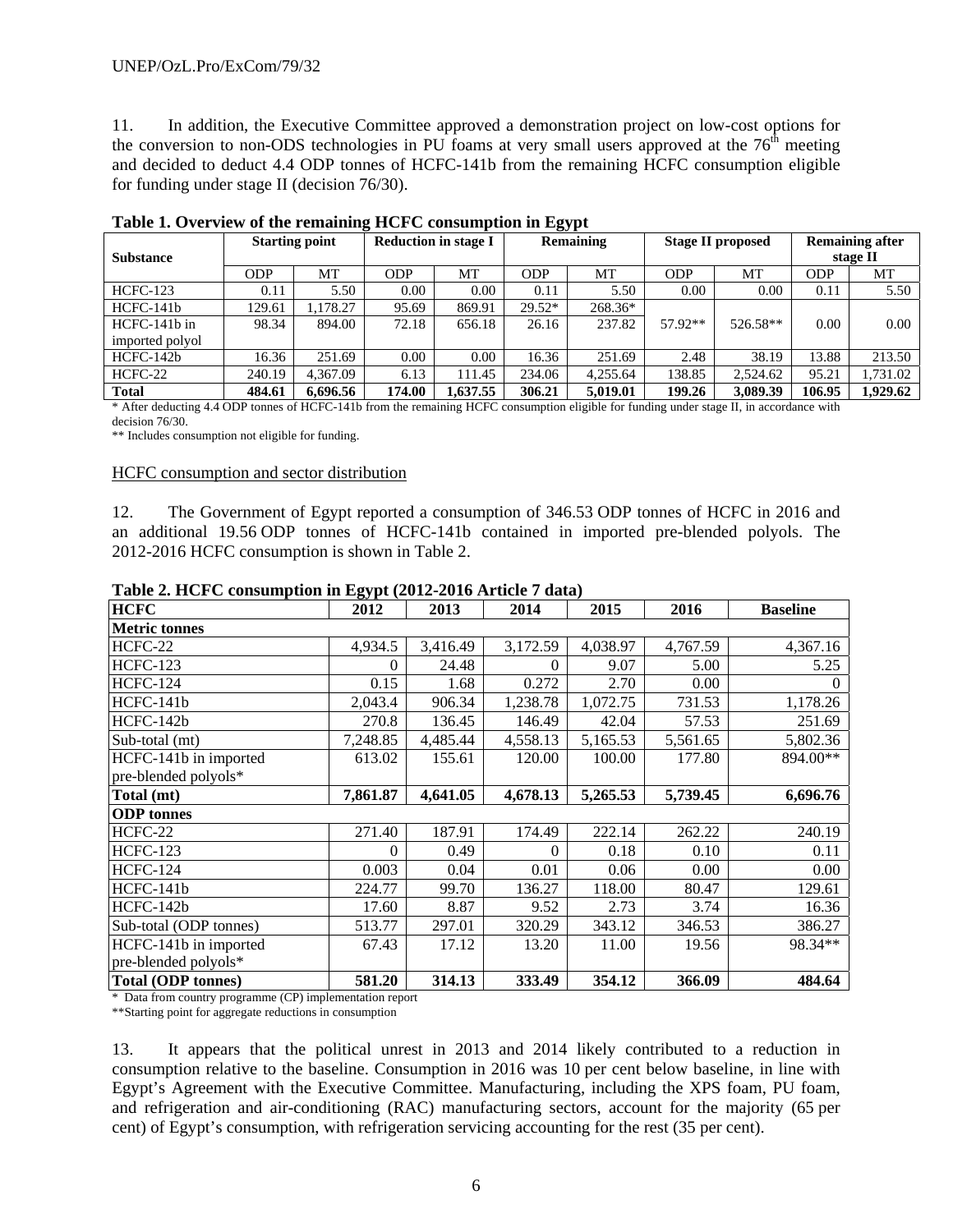14. Table 3 presents the consumption of HCFCs by sector as reported in the CP data for 2016. Consumption has been reported in the foam and refrigeration sectors only.

|                           | Foam     | <b>Refrigeration</b> | Refrigeration | <b>Total</b> |
|---------------------------|----------|----------------------|---------------|--------------|
| <b>HCFC</b>               |          | manufac-             | servicing     |              |
|                           |          | turing               |               |              |
| <b>Metric tonnes</b>      |          |                      |               |              |
| HCFC-22                   | 558.18   | 1,907.28             | 2,301.82      | 4,767.2      |
| <b>HCFC-123</b>           | 0        | 0                    | 5.0           | 5.0          |
| HCFC-141b                 | 731.82   | $\theta$             | 0             | 731.82       |
| HCFC-142b                 | 24.62    | $\Omega$             | 33.85         | 58.47        |
| Sub-total (mt)            | 1,314.62 | 1,907.28             | 2,340.67      | 5,562.57     |
| HCFC-141b in imported     | 178.18   | $\Omega$             | 0             | 178.18       |
| pre-blended polyols       |          |                      |               |              |
| Total (mt)                | 1,492.8  | 1,907.28             | 2,340.67      | 5,740.75     |
| <b>ODP</b> tonnes         |          |                      |               |              |
| HCFC-22                   | 30.7     | 104.9                | 126.6         | 262.2        |
| <b>HCFC-123</b>           | 0        | $\Omega$             | 0.1           | 0.1          |
| HCFC-141b                 | 80.5     | $\overline{0}$       | 0             | 80.5         |
| HCFC-142b                 | 1.6      | $\Omega$             | 2.2           | 3.8          |
| Sub-total (ODP tonnes)    | 112.8    | 104.9                | 128.9         | 346.6        |
| HCFC-141b in imported     | 19.6     | $\Omega$             | 0             | 19.6         |
| pre-blended polyols       |          |                      |               |              |
| <b>Total (ODP tonnes)</b> | 132.4    | 104.9                | 128.9         | 366.2        |

**Table 3. HCFC sector consumption in Egypt (2016)** 

15. Consumption of HCFC-141b in bulk and contained in imported pre-blended polyols decreased due to the implementation of conversion projects under stage I, with further reductions expected with implementation of the remaining stage I conversions. This decrease was more pronounced for HCFC-141b in bulk, while consumption of HCFC-141b contained in imported pre-blended polyols increased in 2016 relative to the previous three years due to market prices. In addition, some systems houses export pre-blended polyols containing HCFC-141b; this export is not reflected in Egypt's Article 7 or CP report. Egypt exported 103 metric tonnes (mt) of HCFC-141b contained in pre-blended polyols in 2016; no such export was reported in 2007-2009, when the starting point for the substance was established. Consumption of HCFC-142b fell dramatically (77 per cent) from the baseline due to changes in the blowing agent formulations used for XPS foam, with consumption of HCFC-22 increasing for that purpose.

# HCFC consumption in manufacturing sectors

# *PU foam manufacturing*

1

16. Table 4 presents an estimate of the distribution the consumption of HCFC-141b in the foam sector at enterprises not assisted under stage I in domestic refrigeration, water heaters, and cold storage, commercial refrigeration and other small manufacturers for 2015.<sup>2</sup>

<sup>&</sup>lt;sup>2</sup> The survey used to prepare the stage II submission was conducted in 2015, as stage II of the HPMP was initially submitted to the  $76<sup>th</sup>$  meeting and subsequently withdrawn. Therefore, 2015 consumption was used as the basis for the submission.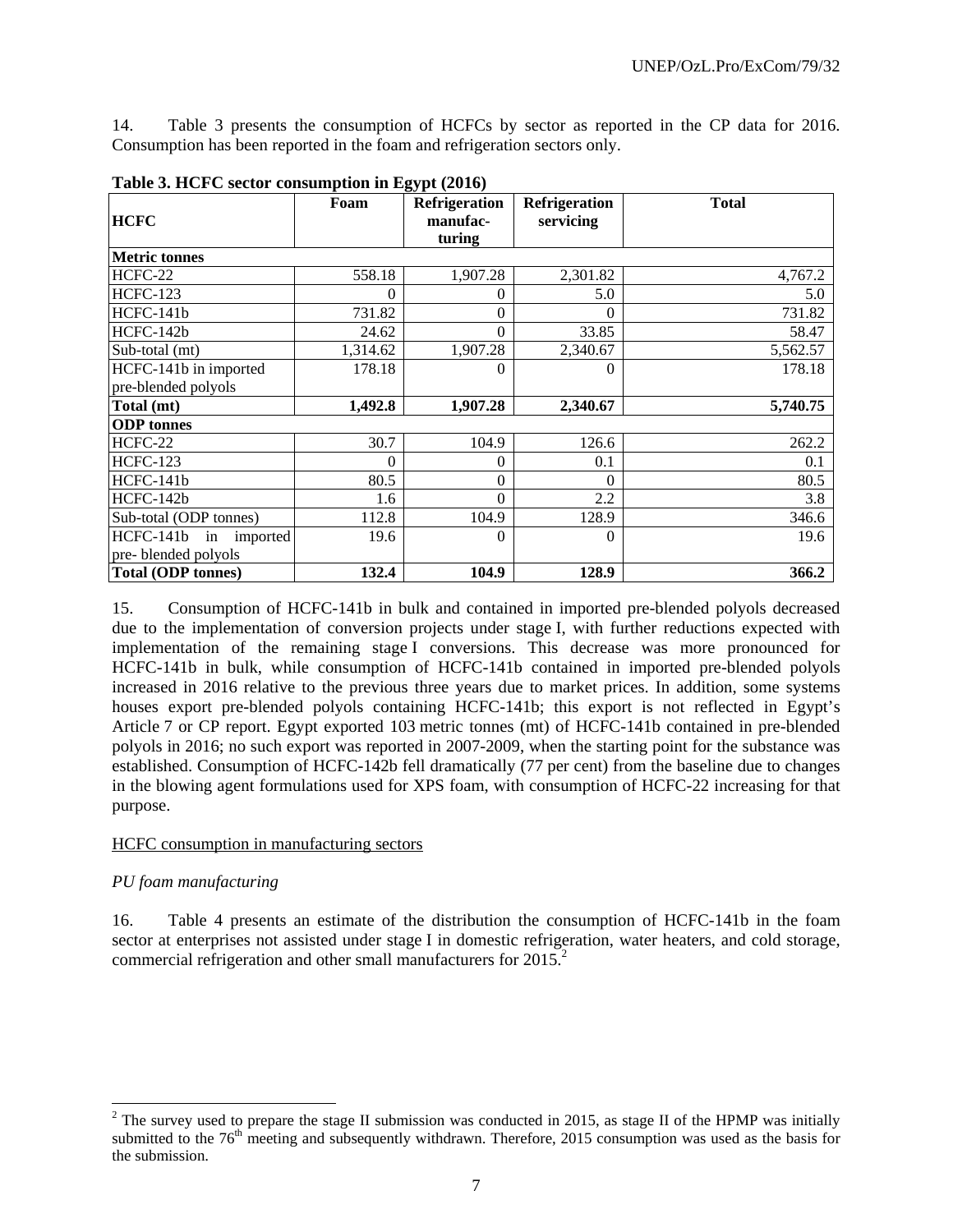| <b>Application</b>                  | Number of   | <b>Consumption</b> |                   |  |  |
|-------------------------------------|-------------|--------------------|-------------------|--|--|
|                                     | enterprises | mt                 | <b>ODP</b> tonnes |  |  |
| Domestic refrigeration              |             | 401.8              | 44.20             |  |  |
| Water heaters                       |             | 43.7               | 4.81              |  |  |
| Remaining small rigid foams         | 38          | 81.1               | 8.92              |  |  |
| applications not covered in stage I |             |                    |                   |  |  |
| Sector sub-total                    | 48          | 526.6              | 57.93             |  |  |
| Exported polyol                     |             | 100.0              | 1.00              |  |  |

**Table 4. Estimated distribution of HCFC-141b consumption for 2015 for applications in rigid PU foam in enterprises not assisted under stage I**

# *XPS foam manufacturing*

17. Four XPS manufacturing enterprises were identified that had a 2013-2015 average consumption of 38.19 mt of HCFC-142b and 405.52 mt of HCFC-22. XPS foam is used in the food and construction industry.

# *RAC manufacturing sector*

18. *Commercial refrigeration manufacturing*: The commercial refrigeration manufacturing sector comprises one large manufacturer (MIRACO Carrier, 37 per cent non-Article 5 owned), 39 registered enterprises, and 187 small service shops that assemble and charge a variety of refrigeration equipment, including supermarket display coolers, cold store, commercial and domestic deep freezers, commercial display cabinets, blast freezers, ice plants, ice makers, drinking water coolers, and chillers for low temperature applications. The estimated consumption of the sector in 2015 is approximately 350 mt of HCFC-22.

19. *AC manufacturing:* The AC manufacturing sector is dominated by the domestic AC sector, which comprises seven enterprises that manufacture split AC units with capacity between 9,000 and 64,000 British thermal unit (BTU)/h (0.75 and 5.33 tonnes of refrigeration (TR)). Most enterprises manufacture both HCFC-22 and R-410A-based equipment. In the commercial AC sector, four enterprises manufacture a range of products based on HCFC-22, R-410A and R-407 with a cooling capacity of 60,000 BTU/h (5 TR) and higher. The estimated consumption of the AC manufacturing sector in 2015 is approximately 1,881 mt of HCFC-22.

# HCFC consumption in the refrigeration servicing sector

20. The refrigeration servicing sector corresponds to 33 per cent of HCFC-22 consumption in Egypt in 2015. In addition, 17.44 mt of HCFC-142b were consumed for servicing in 2015, most likely as a component of R-406a, a blend (55 per cent HCFC-22, 4 per cent R-600a, and 41 per cent HCFC-142b) used as a drop-in for CFC-12-based equipment. This consumption accounted for 41 per cent of the HCFC-142b consumption in the country in 2015.

# **Proposed activities in stage II of the HPMP**

# Activities in the manufacturing sector

# *PU foam manufacturing sector*

21. Stage II proposed to phase out the remaining eight enterprises manufacturing domestic refrigerators consuming 401.8 mt (44.20 ODP tonnes) of HCFC-141b to cyclopentane technology.<sup>3</sup> Where feasible, a third mixing head stream that allows the direct injection of the cyclopentane, and thus

<sup>&</sup>lt;sup>3</sup> Based on 2015 consumption as the survey used for the preparation of stage II was conducted in 2015.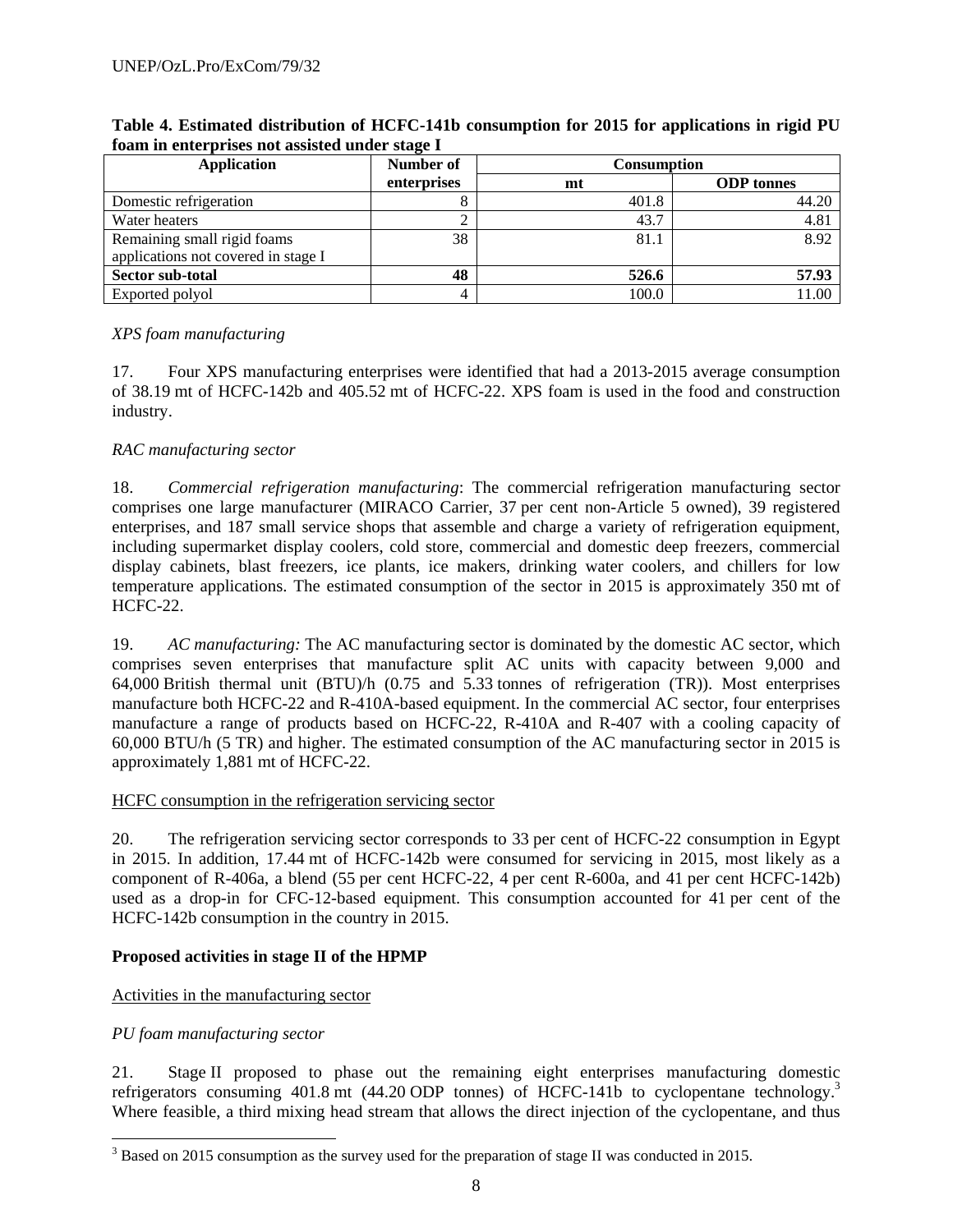obviates the need for a pre-mixer, will be used.<sup>4</sup> Funding is requested for dispenser replacement or retrofit, depending on which is more cost-effective; safety-related equipment and audit; technical assistance; trials and commissioning; and contingencies. No IOCs were requested. The total cost of the sub-sector as submitted was US \$3,821,360 (US \$9.51/kg), noting that quantity of HCFC-141b used in bulk and in imported pre-blended polyols cannot be separately identified for the beneficiary enterprises as enterprises decide to blend in-house or purchase pre-blended polyols based on market prices, may change that decision multiple times per year, and do not track such consumption separately. Given that all HCFC-141b will be phased out in stage II, an umbrella project approach was used, whereby smaller enterprises may have a cost-effectiveness (CE) no more than 100 per cent above the CE threshold given that the sub-sector CE was within the threshold.

22. Stage II also proposed the conversion of two enterprises (Kiriazi Gas Company and Electrostar) that manufacture electric water heaters and consume 43.7 mt (4.81 ODP tonnes) of HCFC-141b, and the conversion of 38 SMEs that consume 81.1 mt (8.92 ODP tonnes) of HCFC-141b through assistance to the systems house (Beta Technical and Trading Bureau).<sup>5</sup> The two electric water heater manufacturers will convert to cyclopentane as the enterprises have experience with this alternative in their (separate) refrigeration manufacturing lines. Funding is requested for dispenser replacement (US \$120,000/dispenser) or retrofit (US \$40,000/retrofit); safety-related equipment and audit; technical assistance (US \$20,000); trials and commissioning (US \$10,000); and contingencies. No IOCs were requested. The 38 SMEs will be converted to methyl formate (MF). Funding was requested at the systems house for project management (US \$1,000/down-stream user), technology development (US \$30,000), trials, testing and training (US \$3,000/down-stream user), and contingencies. For the down-stream customers, for retrofit packages depending on the baseline equipment (US \$5,000-US \$15,000, depending on equipment type), contingencies, and IOCs.

23. The total funding requested for these three sub-projects amounts to US \$1,467,220 (US \$11.76/kg), as shown in Table 5. In the case of one enterprise (Siltal), the CE was more than twice the CE threshold so the requested funding was adjusted.

| <b>Enterprise</b> | <b>Applications</b>                        | <b>Technology</b> | mt    | <b>ODP</b><br>tonnes | Incremen-<br>tal capital<br>cost (ICC) | <b>IOC</b><br>(US \$) | Total<br>$(US \$ | <b>Requested</b><br>funding<br>(US \$) | CE    |
|-------------------|--------------------------------------------|-------------------|-------|----------------------|----------------------------------------|-----------------------|------------------|----------------------------------------|-------|
|                   |                                            |                   |       |                      | (US \$)                                |                       |                  |                                        |       |
| <b>Bahgat</b>     | Domestic<br>refrigeration<br>manufacturing | cyclopentane      | 14.3  | 1.57                 | 231,000                                | $\theta$              | 231,000          | 231,000                                | 16.15 |
| Everest           | Domestic<br>refrigeration<br>manufacturing | cyclopentane      | 74.3  | 8.17                 | 308,000                                | $\theta$              | 308,000          | 308,000                                | 4.15  |
| Fresh             | Domestic<br>refrigeration<br>manufacturing | cyclopentane      | 102.0 | 11.22                | 874,500                                | $\theta$              | 874,500          | 874,500                                | 8.57  |
| Ocean             | Domestic<br>refrigeration<br>manufacturing | cyclopentane      | 16.0  | 1.76                 | 225,500                                | $\boldsymbol{0}$      | 225,500          | 225,500                                | 14.09 |
| Siltal            | Domestic<br>refrigeration<br>manufacturing | cyclopentane      | 15.0  | 1.65                 | 429,000                                | $\overline{0}$        | 429,000          | 328,860                                | 21.92 |
| Star              | Domestic<br>refrigeration<br>manufacturing | cyclopentane      | 55.0  | 6.05                 | 588,500                                | $\theta$              | 588,500          | 588,500                                | 10.70 |

**Table 5. Total cost for the conversion of HCFC-141b in the PU foam sector** 

l

 $4$  Further details on the third mixing head stream can be found in UNEP/OzL.Pro/ExCom/75/20.

<sup>&</sup>lt;sup>5</sup> Based on 2015 consumption as the survey used for the preparation of stage II was conducted in 2015.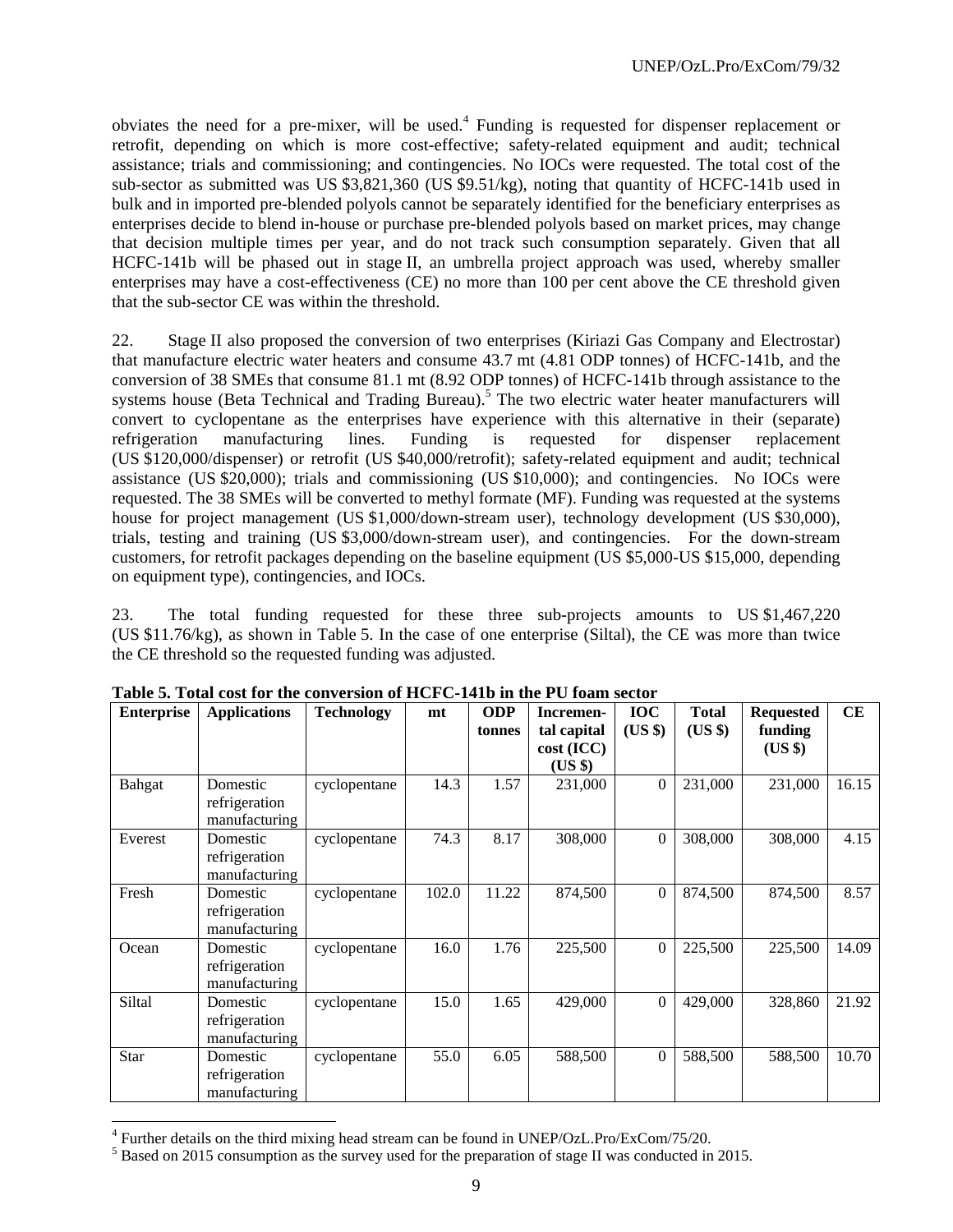| <b>Enterprise</b>      | <b>Applications</b>                        | <b>Technology</b> | mt    | <b>ODP</b><br>tonnes | Incremen-<br>tal capital<br>cost (ICC)<br>(US \$) | <b>IOC</b><br>$(US \$ | <b>Total</b><br>$(US \$ | <b>Requested</b><br>funding<br>$(US \$ | CE    |
|------------------------|--------------------------------------------|-------------------|-------|----------------------|---------------------------------------------------|-----------------------|-------------------------|----------------------------------------|-------|
| TopMaker               | Domestic<br>refrigeration<br>manufacturing | cyclopentane      | 27.2  | 2.99                 | 467,500                                           | $\theta$              | 467,500                 | 467,500                                | 17.19 |
| Tredco                 | Domestic<br>refrigeration<br>manufacturing | cyclopentane      | 98.0  | 10.78                | 797,500                                           | $\overline{0}$        | 797,500                 | 797,500                                | 8.14  |
| Kiriazi                | Water heater                               | cyclopentane      | 18.7  | 2.06                 | 176,000                                           | $\theta$              | 176,000                 | 176,000                                | 9.41  |
| Electrostar            | Water heater                               | cyclopentane      | 25    | 2.75                 | 418,000                                           | $\Omega$              | 418,000                 | 418,000                                | 16.72 |
| 38 SMEs                | Various                                    | MF                | 81.1  | 8.92                 | 799,700                                           | 73,520                | 873,220                 | 873,220                                | 10.77 |
| <b>Total</b>           |                                            |                   | 526.6 | 57.92                | 5,315,200                                         | 73,520                |                         | 5,388,720                              | 10.23 |
| <b>Funds requested</b> |                                            |                   | 526.6 | 57.92                | 5,315,200                                         | 73,520                |                         | 5,288,580                              | 10.04 |

*XPS foam manufacturing sector* 

24. Four XPS manufacturers with an average 2013-2015 HCFC consumption between 55 and 198 mt will convert to a 60/40 blend of HFO-1234za and dimethyl ether (DME). Funding is requested for retrofit of the extruder feed screws (US \$40,000/screw and US \$50,000 for secondary screw re-engineering for Modern Plastics), DME storage tanks (US \$75,000/tank) and feed pumps (US \$50,000/pump), safety related equipment and audit (between US \$55,000-US \$145,000 depending on the enterprise), local works (US \$20,000/extruder), technical assistance (US \$25,000/extruder), trials (between US \$40,000-US \$60,000 depending on the enterprise), contingencies and IOCs as shown in Table 6.

| rabic v. rotal cost for the conversion of the Art Broam sector |     |                      |             |               |                             |  |  |  |  |  |
|----------------------------------------------------------------|-----|----------------------|-------------|---------------|-----------------------------|--|--|--|--|--|
| <b>Enterprise</b>                                              | mt  | $\text{ICC}$ (US \$) | IOC (US \$) | Total (US \$) | $CE$ (US $\frac{1}{2}$ /kg) |  |  |  |  |  |
| <b>CMB</b>                                                     | 98  | 836,000              | 313,600     | 1.149.600     | 11.73                       |  |  |  |  |  |
| Insutech                                                       | 198 | 522,500              | 633.600     | 1,156,100     | 5.84                        |  |  |  |  |  |
| Chema-Foam                                                     | 55  | 335,500              | 176.000     | 511,500       | 9.30                        |  |  |  |  |  |
| <b>Modern Plastics</b>                                         | 93  | 390,500              | 297,600     | 688.100       | 7.40                        |  |  |  |  |  |
| <b>Total</b>                                                   | 444 | 2,084,500            | 1,420,800   | 3,505,300     | 7.89                        |  |  |  |  |  |

**Table 6. Total cost for the conversion of the XPS foam sector** 

# *Domestic AC manufacturing sector*

25. The project aims to build on the EGYPRA and the demonstration project on promoting low-GWP refrigerants for AC sectors in high-ambient temperature countries (PRAHA) and phase out 1,218.69  $\text{m}^6$ (67.03 ODP tonnes) of HCFC-22 in five residential AC manufacturers from HCFC-22 to an alternative low-GWP technology that is yet to be decided. The project includes conversion of AC equipment assembly lines and conversion of four heat exchange manufacturing lines at the enterprises. Funding is requested for technical assistance (US \$100,000/enterprise), heat exchanger modification (US \$1,358,000/line), refrigerant handling packages (between US \$90,000 and US \$390,000, depending on the number of charging machines, leak detectors and ancillary equipment needed), safety measures (between US \$155,000 and US \$170,000, depending on the enterprise layout), refrigerant supply (between US \$45,000 and US \$120,000, depending on the number of supply pumps, tanks, and piping needed), repair line modifications (US \$25,000, as needed), performance test station modifications (US \$2,000/station), upgrade of labs to handle flammables (US \$10,000/lab), installation (5 per cent), TÜV certification (US \$35,000), and contingencies (10 per cent). The total funding requested, including the heat exchange conversion, amounts to US \$18,038,567 (US \$14.80/kg), as shown in Table 7.

<sup>&</sup>lt;sup>6</sup> Based on 2015 consumption as the survey used for the preparation of stage II was conducted in 2015.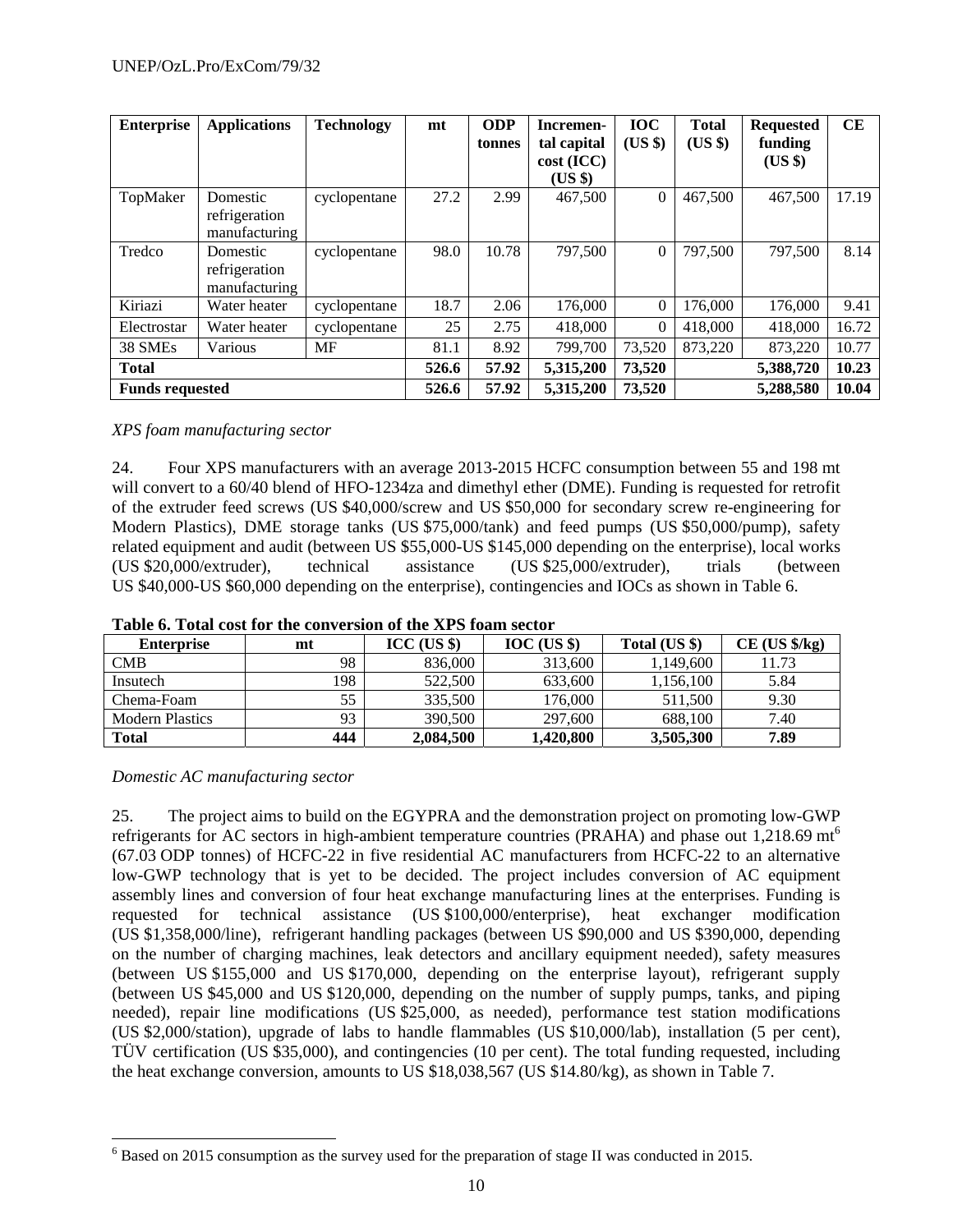| <b>Enterprise</b> | <b>HCFC-22</b> consumption |        | $\text{ICC}$ (US \$) | IOC (US \$) | <b>Funds</b> | $CE$ (US $\frac{5}{kg}$ ) |
|-------------------|----------------------------|--------|----------------------|-------------|--------------|---------------------------|
|                   | mt                         | ODP    |                      |             | requested    |                           |
|                   |                            | tonnes |                      |             | $(US \$      |                           |
| El-Araby          | 306.58                     | 16.86  | 2,578,427            | 1.931.454   | 4.509.881    | 14.71                     |
| Fresh             | 88.00                      | 4.84   | 2,409,825            | 554,400     | 2,964,225    | 33.68                     |
| Miraco-Carrier    | 316.25                     | 17.39  | 1,345,633            | 1,992,375   | 3,338,008    | 10.55                     |
| Power             | 45.00                      | 2.48   | 545,985              | 283.500     | 829.485      | 18.43                     |
| Unionaire         | 462.86                     | 25.46  | 3,480,950            | 2,916,018   | 6,396,968    | 13.82                     |
| <b>Total</b>      | 1,218.69                   | 67.03  | 10,360,820           | 7,677,747   | 18,038,567   | 14.80                     |

**Table 7. Investment projects in the AC manufacturing sector** 

### *Commercial AC manufacturing sector*

26. Building on the results of EGYPRA and PRAHA, three enterprises (EGAT, Volta, and Delta Construction and Manufacturing (DCM)) that manufacture central AC equipment for light commercial and residential use will convert to yet-to-be-determined low-GWP alternatives for equipment below approximately 144,000 BTU/h (12 TR). For larger capacity systems, a conversion to exclusively low-GWP alternatives is difficult given the charge of refrigerant which cannot be covered, currently or in the near future, with a standard that would allow the use of flammable refrigerants. Therefore, larger capacity equipment would be converted to a combination of low-GWP alternatives and indirect evaporative cooling (IEC), which is a non-vapour compression technology. While IEC technology is currently available at a commercial level, with a significant elimination of refrigerant use and reduction of energy consumption, it has not yet been integrated with direct-expansion refrigeration technology. The integration of those two technologies can be a long-term solution for this sector given that additional cost of integrating IEC can be absorbed within the overall cost of the unit and the significant reduction in energy consumption.

27. All three enterprises are participating in EGYPRA, and the enterprises have already built some prototypes but additional testing is required. Technical assistance will be provided to the enterprises for the redesign of the products using the selected low-GWP, high energy-efficient alternatives or technology. Assistance assessing the market acceptance to the new products will also be provided. The three enterprises consumed 14.23 mt (0.78 ODP tonnes) of HCFC-22; in addition, an associated 44 mt (2.42 ODP tonnes) of HCFC-22 used for servicing would be phased out. The estimated cost of the conversion is US \$370,000 (US \$6.35/kg) as shown in Table 8.

| Table 8. Assistance for the commercial AC sector |
|--------------------------------------------------|
|--------------------------------------------------|

| <b>Activity</b>                                                                                    |         |  |  |  |  |  |
|----------------------------------------------------------------------------------------------------|---------|--|--|--|--|--|
| Technical assistance for redesigning and building the prototypes                                   |         |  |  |  |  |  |
| Building prototypes:                                                                               |         |  |  |  |  |  |
| A- Prototypes with low-GWP refrigerants for range of applications less than 12 TR                  |         |  |  |  |  |  |
| New prototypes with combined IEC/direct-expansion systems for range of applications<br>$B-$        |         |  |  |  |  |  |
| $12-40$ TR                                                                                         |         |  |  |  |  |  |
| Prototypes testing and evaluating results at independent testing facility                          | 80,000  |  |  |  |  |  |
| Prototypes for field testing, including building, installation, monitoring and collecting feedback |         |  |  |  |  |  |
| Financial, market and regulatory evaluation and feasibility assessment                             |         |  |  |  |  |  |
| <b>Total</b>                                                                                       | 370,000 |  |  |  |  |  |

*Commercial refrigeration manufacturing sector* 

28. The project aims to phase out 9.8 mt (0.54 ODP tonnes) of HCFC-22 in 14 commercial refrigeration manufacturing enterprises and an additional 58.2 mt (3.20 ODP tonnes) of HCFC-22 in 25 registered enterprises and 187 small service shops that assemble and charge a variety of equipment.<sup>7</sup>

<sup>&</sup>lt;sup>7</sup> Based on 2015 consumption as the survey used for the preparation of stage II was conducted in 2015.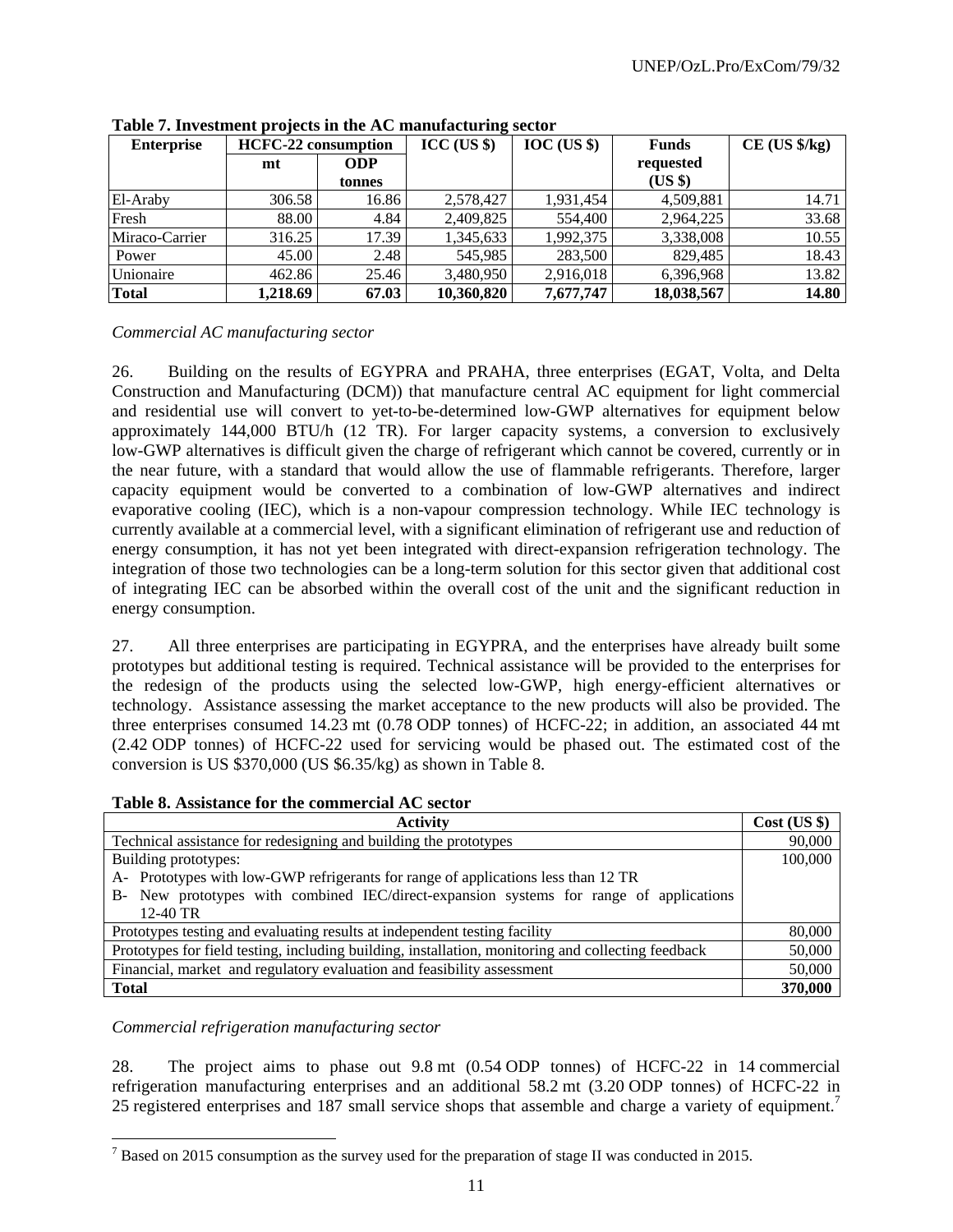Enterprises in this sector, as well as imported equipment used for those applications, consume HCFC-22 and HFCs, mainly R-404A and HFC-134a. The project includes technical assistance, tools to convert to a low-GWP alternative that is yet to be identified, and training at an estimated cost of US \$210,304 (US \$3.09/kg)

# HC production

29. Stage II proposed the establishment of a facility for the commercial production of HC refrigerants. Through a separation and purification process, the facility would produce propane (HC-290) and isobutane (R-600a) using locally-sourced liquefied petroleum gas. This is expected to result in ODS phase-out and facilitate the introduction of low-GWP refrigerants by providing a local, cost-effective source of refrigerant-grade HC refrigerants for use in RAC sector. Based on the demonstration project in Nigeria,<sup>8</sup> the project cost is approximately US \$5 million. A total of US \$1.5 million is requested from the Multilateral Fund for designs, supervision, testing, trials and safety; the remaining costs would be covered through an investment partnership from refrigerant bottlers, distributors, feedstock supplier(s) and a Development Bank.

# Activities in the refrigeration servicing sector

30. Stage II of the HPMP proposed to phase out 818.80 mt (45.0 ODP tonnes) of HCFC-22 used in the refrigeration servicing sector with a total cost of US \$3,732,300 through the following activities to be implemented by UNIDO, UN Environment and the Government of Germany:

- (a) Policy update and enforcement for controlling and monitoring the use of HCFC-22, including training 800 customs officers and market surveillance for preventing illegal and contaminated refrigerant sales in the market through coordination, training of Consumer Protection Agency officers who monitor local markets and take legal action against illegal goods, and for strengthening of information sharing and reporting of seized illegal goods to create a process of tracing the source. The project will provide the necessary infrastructure through stage II after which the Government will handle the project in a sustainable manner (US \$455,000);
- (b) Two workshops for policy makers and six trainings for trainers and technicians for approximately 160 participants on the safe use of HC-refrigerants and equipment (including tools, personal protective equipment, HC-based demonstration units) for the vocational training centre (VTC) (US \$207,300);
- (c) Upgrade of national codes of practice, development of a certification scheme, support to establish two master training centres and upgrade the technical capacity of 16 VTCs, update training curricula, and training and certification of 1,500 technicians. Given that the technologies to be adopted in the AC sector is uncertain, the training and certification programme will include theoretical and hands-on training that covers flammable refrigerants, and good practices to minimize emissions, thus helping ensure the sustainability of the training programme (US \$490,000);
- (d) Reviewing and upgrading local codes and standards for equipment, containers, buildings, insulation, RAC equipment, and training and outreach programmes for the standards and codes, thereby ensuring timely adoption of relevant international standards and the timely introduction of alternatives and related services. The Egyptian Standardization Organization reviews, and if necessary modifies, and translates each standard for local adoption. The project will support efforts in adoption of international standards through

l

<sup>8</sup> UNEP/OzL.Pro/ExCom/62/43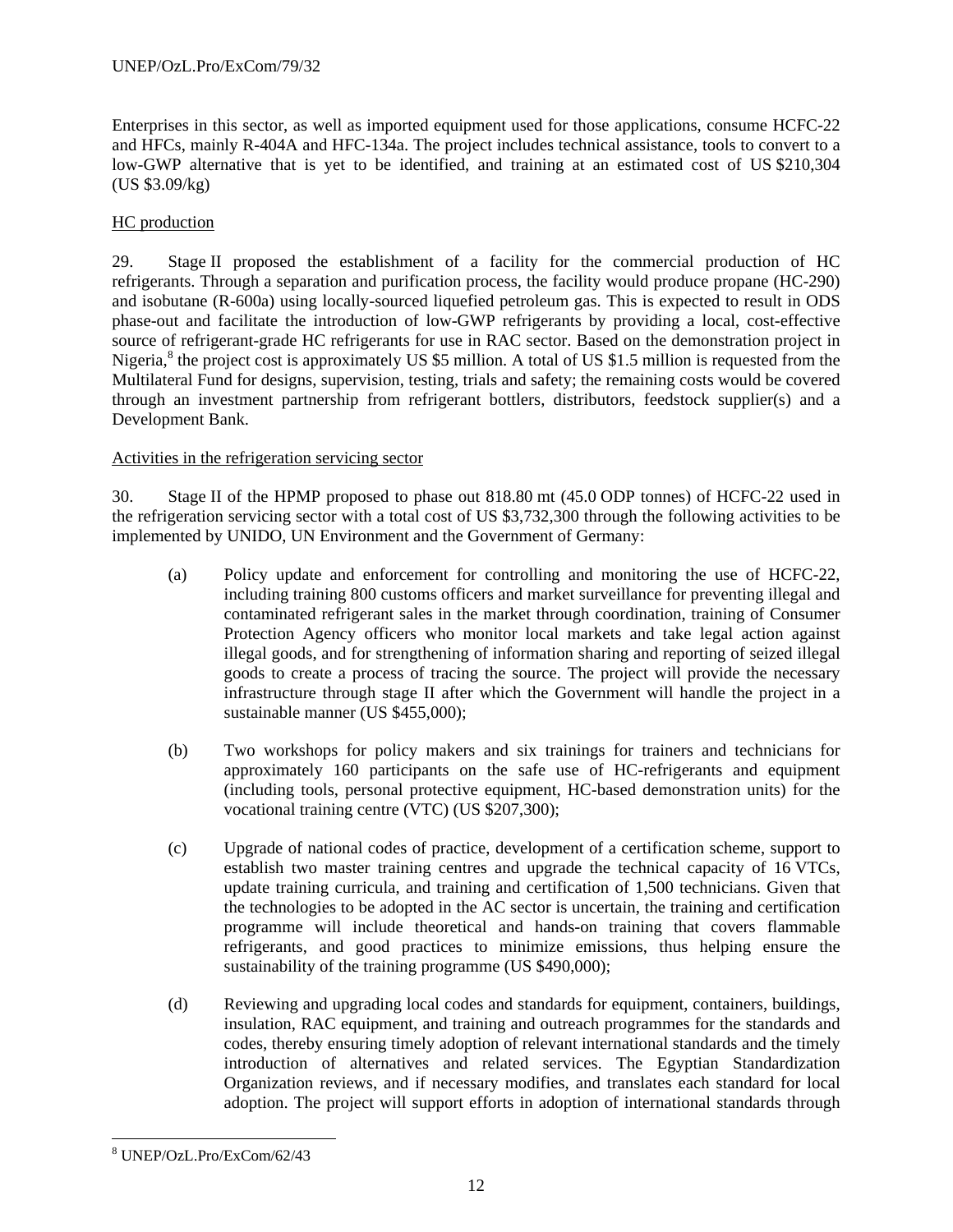the national process. In addition, a refrigerant containment and leakage prevention programme will be implemented, focused on large RAC equipment (US \$270,000);

- (e) Awareness and outreach on alternate refrigerant technologies and green procurement training for the public sector (US \$100,000);
- (f) Development of local guidelines for reclamation facilities, and establishment of a national reclamation scheme comprising three reclamation centres including testing labs, 1,000 recovery units along with tools and necessary accessories, capacity-building of more than 100 after-sales and certified service centres, and an on-site training programme for workshops. The initiation of this programme will help industry progressively recover and reclaim HCFCs. The programme is designed to ensure the purity of recovered and reclaimed refrigerants, and will be supported by a training and certification programme, including the ban on imports or use of refrigerants in non-refillable containers, after necessary stakeholder consultations on timing; ban on venting refrigerants during servicing; and mandatory licensing of all establishments (e.g., importers, distributors, retailers, service workshops) dealing with and handling ODS (US \$2,090,000); and
- (g) Technical advisory support, including international consultancy services and field trips on adoption of low-GWP alternative technologies (US \$120,000).

### Implementation and monitoring activities

31. The project management will be divided into two components, one relating to UNIDO and the other to UNDP, for managing the respective project activities. The UNIDO component would oversee all project activities and overall coordination. The funding for the UNIDO and UNDP components amount to US \$1,320,000 and US \$200,000, respectively.

#### Total cost of stage II of the HPMP

32. The total cost of stage II of the HPMP for Egypt to be funded through the Multilateral Fund has been estimated at US \$34,165,051, as originally submitted (excluding support costs). The proposed phase-out activities will result in the phase-out of 199.26 ODP tonnes of HCFCs representing 52 per cent of the HCFC baseline with an overall CE of US \$10.90/kg. Detailed activities and cost break-down, as originally submitted, are shown in Table 9:

| <b>Sector</b>  | <b>Application</b>                 | <b>Substance</b> | mt       | <b>ODP</b><br>tonnes | <b>Funds</b><br>requested | CE<br>$(US \frac{4}{5}/kg)$ |
|----------------|------------------------------------|------------------|----------|----------------------|---------------------------|-----------------------------|
|                |                                    |                  |          |                      | $(US \$                   |                             |
| PU             | Domestic refrigeration             | HCFC-141b        | 401.8    | 44.20                | 3,821,360                 | 9.51                        |
| foam           | manufacturing                      |                  |          |                      |                           |                             |
|                | Insulating foam                    | HCFC-141b        | 124.78   | 13.73                | 1,467,220                 | 11.76                       |
| <b>XPS</b>     | XPS manufacturers                  | HCFC-142b        | 38.19    | 2.48                 | 3,505,300                 | 7.90                        |
| foam           |                                    | HCFC-22          | 405.52   | 22.3                 |                           |                             |
| Sub-total foam |                                    |                  | 970.29   | 82.71                | 8,793,880                 | 9.06                        |
| <b>RAC</b>     | Commercial refrigeration           | HCFC-22          | 68       | 3.74                 | 210,304                   | 3.09                        |
| manufa         | Domestic AC manufacturing          | HCFC-22          | 1,218.69 | 67.03                | 18,038,567                | 14.80                       |
| cturing        | Commercial AC                      | HCFC-22          | 58.23    | 3.2                  | 370,000                   | 6.35                        |
|                | manufacturing                      |                  |          |                      |                           |                             |
|                | <b>Sub-total RAC manufacturing</b> |                  | 1,344.92 | 71.55                | 18,618,871                | 13.84                       |

Table 9. Summary of proposed activities and cost of stage II of the HPMP for Foynt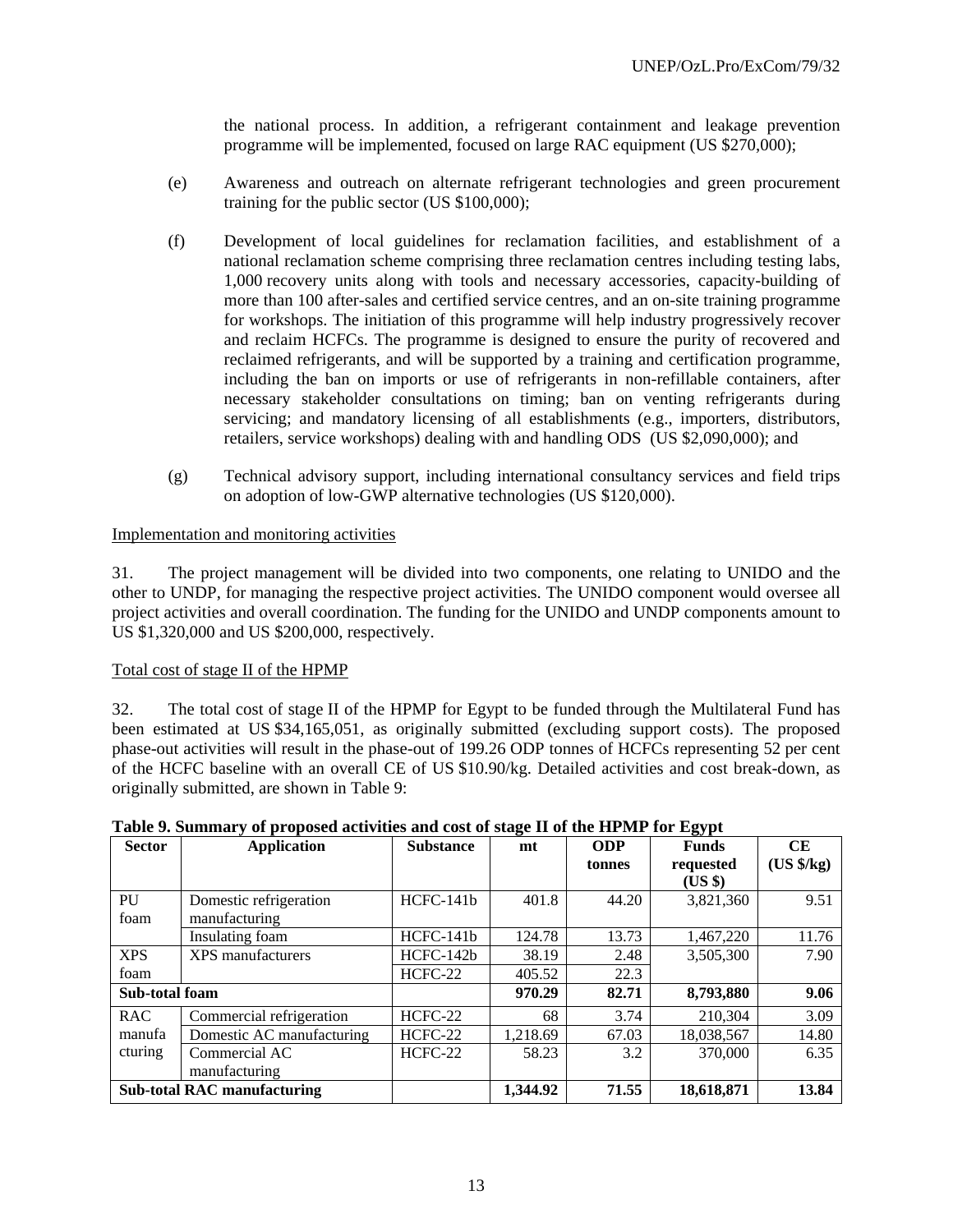| <b>Sector</b>         | <b>Application</b>    | <b>Substance</b> | mt       | <b>ODP</b> | <b>Funds</b> | CЕ                   |
|-----------------------|-----------------------|------------------|----------|------------|--------------|----------------------|
|                       |                       |                  |          | tonnes     | requested    | $(US \frac{6}{5}kg)$ |
|                       |                       |                  |          |            | (US \$)      |                      |
| RAC servicing         |                       | HCFC-22          | 818.18   | 45.00      | 3,732,300    | 4.56                 |
| HC production         |                       |                  |          |            | 1,500,000    |                      |
| <b>PMU</b>            | UNIDO component       |                  |          |            | 1,320,000    |                      |
|                       | <b>UNDP</b> component |                  |          |            | 200,000      |                      |
| <b>Sub-total PMU</b>  |                       |                  |          |            | 1,520,000    |                      |
| <b>Total stage II</b> |                       |                  | 3,133.39 | 199.26     | 34,165,051   | 10.90                |

# **SECRETARIAT'S COMMENTS AND RECOMMENDATION**

# **COMMENTS**

33. The Secretariat reviewed stage II of the HPMP for Egypt in light of stage I, the policies and the guidelines of the Multilateral Fund, including the criteria for funding HCFC phase-out in the consumption sector for stage II of HPMPs (decision 74/50), and the 2017-2019 business plan of the Multilateral Fund.

# Verification

34. Although not required, a 2015 verification report was submitted that confirmed that Egypt is implementing a licensing and quota system for imports and exports of HCFCs and that consumption of HCFCs in 2015 was in compliance with the Montreal Protocol and the consumption targets established under stage I.

# Overarching strategy for stage II

35. The Secretariat noted the comprehensive strategy proposed by the Government of Egypt. The conversions of the manufacturing enterprises proposed under stage II would all be to low-GWP alternatives, including in the RAC, the PU foam, and XPS foam sectors. Those conversions would be complemented by activities in the servicing sector, including on building capacity related to flammable and toxic low-GWP alternatives. The objectives of Egypt's HPMP include meeting the HCFCs compliance targets, maximizing the climate benefits while phasing out HCFCs, and leapfrogging, as feasible, high-GWP alternatives.

# Proposed activities in stage II

# *PU foam manufacturing sector*

36. As the phase-out for which funding was requested was greater than the remaining consumption eligible for funding, and noting that consumption of HCFC-141b in bulk and contained in pre-blended polyols could not be distinguished at the enterprises, the proposal was adjusted to ensure that funding was requested only within the remaining consumption eligible for funding. As the consumption of HCFC-141b contained in imported pre-blended polyols is higher in 2016 (19.56 ODP tonnes) relative to 2015 (11.00 ODP tonnes), and Egypt's remaining consumption eligible for funding is limited by this quantity, the proposal was adjusted to use the 2016 rather than 2015 consumption at the enterprises as the basis to determine eligible costs and phase-out. On this basis, Egypt's remaining consumption of total HCFC-141b (i.e., both in bulk and contained in imported pre-blended polyols) is 49.08 ODP tonnes as shown in Table 10.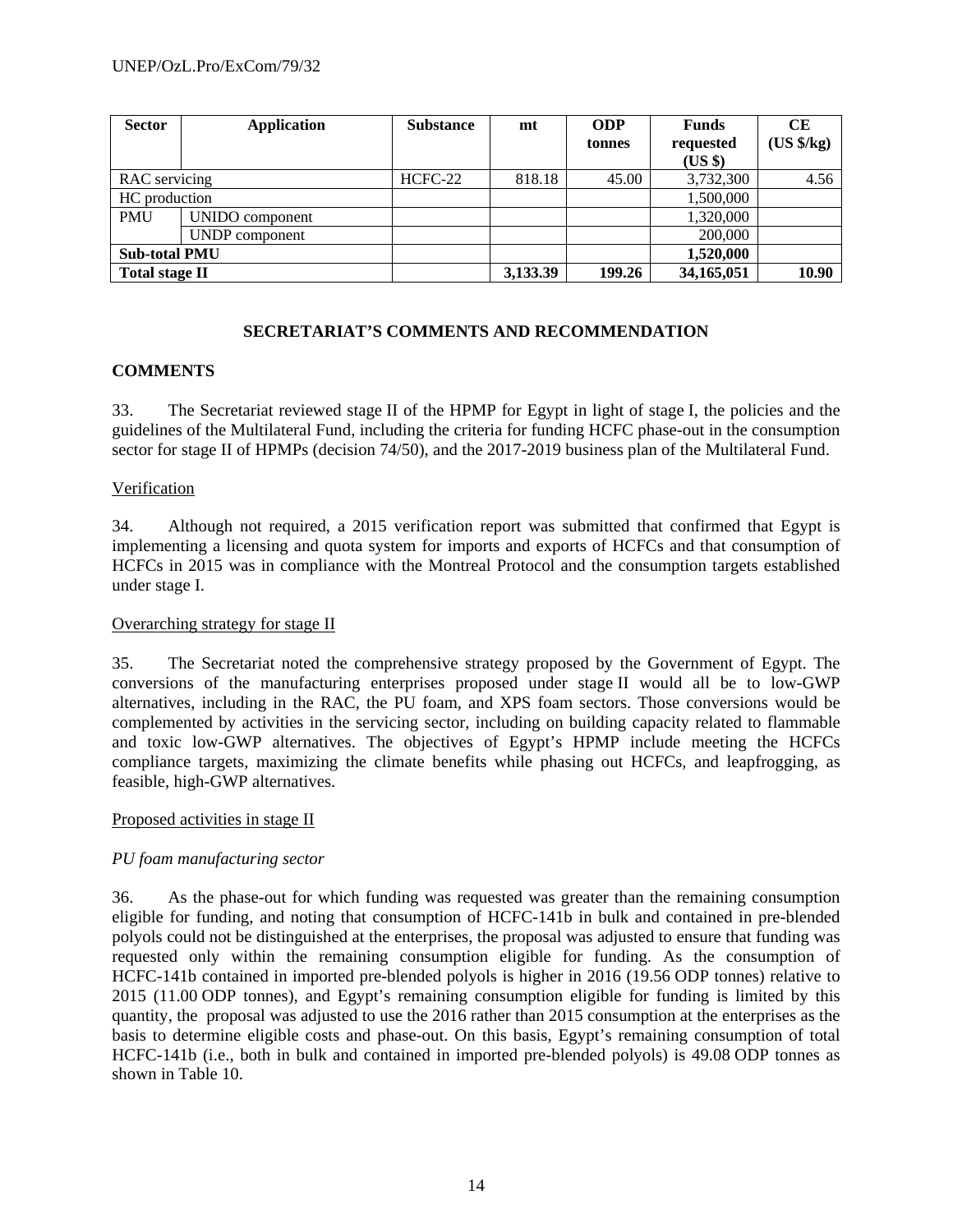|                                                   |            | <b>HCFC-141b</b> | <b>HCFC-141b</b> in pre-blended | <b>Total</b> |
|---------------------------------------------------|------------|------------------|---------------------------------|--------------|
|                                                   |            |                  | polyols                         |              |
| Starting point                                    | <b>ODP</b> | 129.61           | 98.34                           | 227.95       |
|                                                   | mt         | 1,178.27         | 894.00                          | 2,072.27     |
| Stage I                                           | <b>ODP</b> | 95.69            | 72.18                           | 167.87       |
|                                                   | mt         | 869.91           | 656.18                          | 1,526.09     |
| Demonstration project                             | <b>ODP</b> | 4.40             |                                 | 4.40         |
| (decision 76/30)                                  | mt         | 40.00            |                                 | 40.00        |
| Remaining                                         | <b>ODP</b> | 29.52            | 26.16                           | 55.68        |
|                                                   | mt         | 268.36           | 237.82                          | 506.18       |
| 2015 consumption                                  | <b>ODP</b> | 118.00           | 11.00                           | 129.00       |
|                                                   | mt         | 1,072.75         | 100.00                          | 1,172.75     |
| 2016 consumption                                  | <b>ODP</b> | 80.47            | 19.56                           | 100.03       |
|                                                   | mt         | 731.53           | 177.80                          | 909.33       |
| Total* HCFC-141b consumption eligible for funding |            |                  |                                 |              |
| 2015 basis                                        | <b>ODP</b> |                  |                                 | 40.52        |
|                                                   | mt         |                  |                                 | 368.36       |
| 2016 basis                                        | <b>ODP</b> |                  |                                 | 49.08        |
|                                                   | mt         |                  |                                 | 446.16       |

**Table 10. Total\* HCFC-141b consumption eligible for funding** 

\* Total is the sum of bulk HCFC-141b and HCFC-141b contained in imported pre-blended polyols.

37. The 2016 consumption of the eight domestic refrigeration manufacturing enterprises was 462.5 mt (50.88 ODP tonnes), and the consumption of the 38 SMEs was 74.22 mt (8.16 ODP tonnes). As this consumption was above Egypt's remaining consumption eligible for funding of 446.16 mt  $(49.08$  ODP tonnes)<sup>9</sup>, the Government proposed not to request funding for the conversion of one enterprise in the domestic refrigeration manufacturing sector (Everest, with consumption of 90 mt of HCFC-141b in 2016) and of 10 SMEs (with consumption of 24.43 mt of HCFC-141b in 2016), bringing the total phase-out of HCFC-141b for which funding was requested in the domestic refrigeration manufacturing sub-sector to 372.50 mt (40.98 ODP tonnes) and 99.79 mt (10.98 ODP tonnes) in the remaining PU insulating foam sub-sector, for a total of 472.29 mt (51.95 ODP tonnes), on the understanding that the Government would have flexibility to allocate funding to the eligible enterprises for which funding was not requested, if deemed necessary during implementation. Any additional funding that would be required for the conversions will be covered by the enterprises. The Secretariat considers that providing flexibility to use funding for the eligible enterprises would help ensure the smooth phase-out of HCFC-141b in the country and supports this request.

38. On this basis, the Secretariat and the implementing agencies discussed the proposed costs of the conversion and the following adjustments were agreed: funding to convert or replace equipment purchased after the 21 September 2007 cut-off date was removed; equipment that was past its useful life was reduced in accordance with decision  $18/25$ ; the cost of dispenser retrofit (US \$60,000) and technical assistance (between US \$10,000 and US \$30,000, depending on the enterprise) was adjusted; and although incremental operating savings were expected, it was agreed on an exceptional basis to set the IOCs to zero. The agreed cost of the conversions in the domestic refrigeration manufacturing sub-sector amounted to US \$3,327,500 and in the remaining PU foam sub-sector US \$1,227,600. As the remaining consumption of HCFC-141b in bulk and contained in pre-blended polyols eligible for funding, adjusted for the 2016 imports of HCFC-141b contained in pre-blended polyols, was 446.16 mt (49.08 ODP tonnes), the agreed funding was adjusted accordingly, resulting in an agreed eligible funding of US \$3,036,641 for the domestic refrigeration manufacturing sub-sector and US \$967,352 for the remaining PU foam sub-sector. It was agreed that the date of establishment of the 28 SMEs would be confirmed during implementation given the standard clause to the Agreement specifying that any

1

<sup>&</sup>lt;sup>9</sup> Including both bulk HCFC-141b and contained in imported pre-blended polyols, after accounting for the 2016 imports of HCFC-141b contained in imported pre-blended polyols.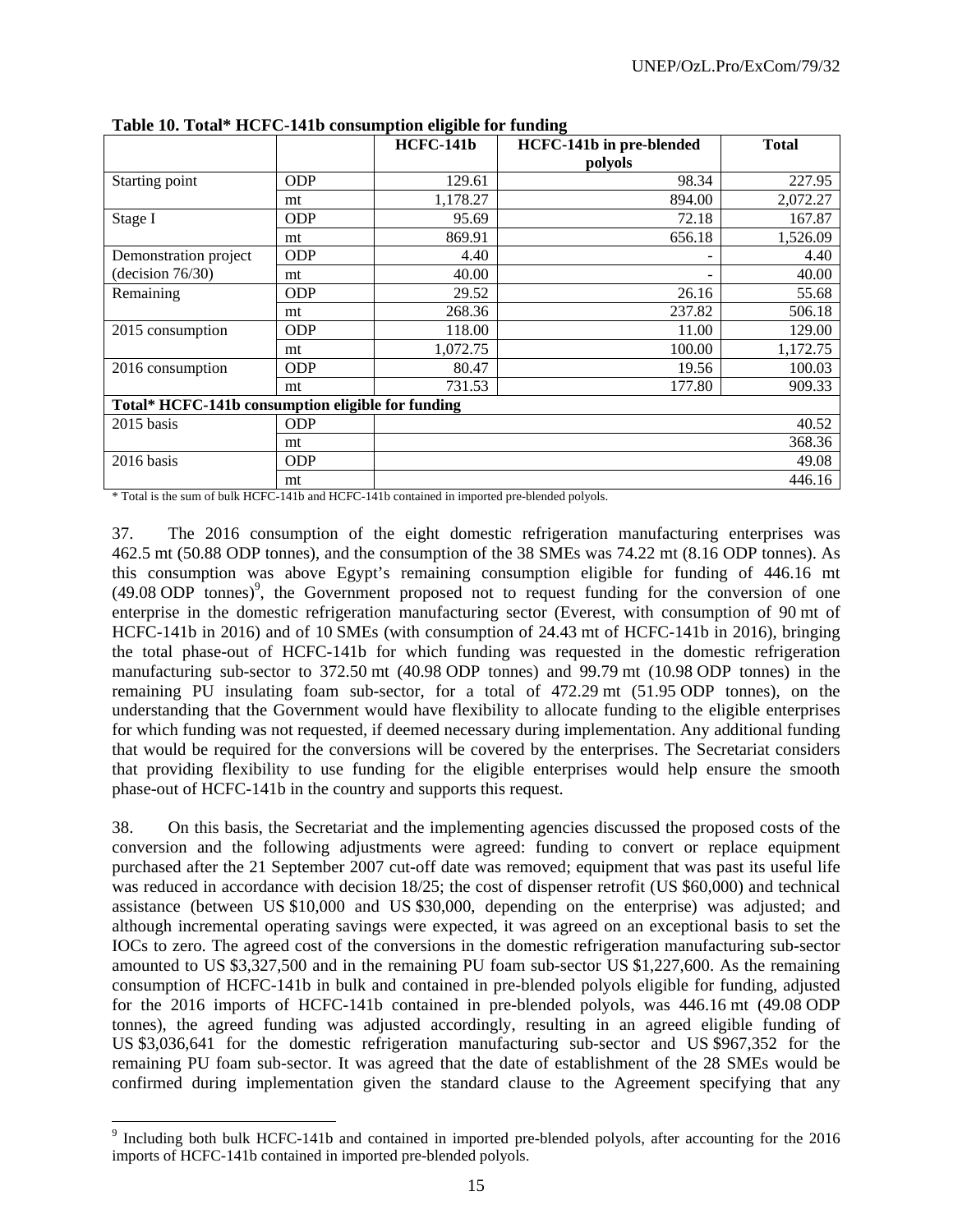enterprise found to be ineligible would not receive financial assistance, and that this information would be reported as part of the Tranche Implementation Plan.

39. The Government of Egypt agreed to implement a ban on the import, use and export of HCFC-141b in bulk and export of HCFC-141b contained in pre-blended polyols by 1 January 2020, and re-affirmed its commitment to ban the import of HCFC-141b contained in imported pre-blended polyols by 1 January 2018. Table 11 contains the agreed activities and costs for the PU foam sector.

| <b>Enterprises</b>  | $HCFC-141b$ (mt)* | $Cost$ (US \$) | <b>Requested funding (US \$)</b> | $CE$ (US $\frac{1}{2}$ /kg) |
|---------------------|-------------------|----------------|----------------------------------|-----------------------------|
| Bahgat              | 32.5              | 275,000        | 259,787                          | 7.99                        |
| Fresh               | 130               | 808,500        | 763,775                          | 5.88                        |
| Ocean               | 7                 | 159,500        | 144.978                          | 20.71                       |
| Siltal              | 17                | 429,000        | 352,090                          | 20.71                       |
| <b>Star</b>         | 60                | 588,500        | 555.945                          | 9.27                        |
| TopMaker            | 16                | 401,500        | 331,379                          | 20.71                       |
| Tredco              | 110               | 665,500        | 628,686                          | 5.72                        |
| Kiriazi             | 18                | 165,000        | 155,872                          | 8.66                        |
| Electrostar         | 32                | 352,000        | 295,874                          | 9.25                        |
| 28 SME <sub>s</sub> | 49.79             | 710,600        | 515,605                          | 10.36                       |
| Sub-total           | 472.29            | 4,555,100      | 4,003,993                        | 8.48                        |
| Everest             | 90                | n/a            | $\Omega$                         | n/a                         |
| 10 SMEs             | 24.43             | n/a            | $\theta$                         | n/a                         |
| <b>Total</b>        | 586.72            | 4,555,100      | 4,003,993                        | 6.82                        |

# \* 2016 consumption

## *XPS manufacturing sector*

40. The Secretariat sought clarification on the consumption by substance at each enterprise. UNDP clarified that previously, the XPS manufacturing sector used a mixture of 75-80 per cent of HCFC-142b and 20-25 per cent of HCFC-22 to mitigate the modest flammability of HCFC-142b. Due to the lower price of HCFC-22, manufacturers have changed their formulation to exclusively using HCFC-22 or a blend with HCFC-142b (approximately 20 to 40 per cent), depending on the technical capability of the enterprises and customer quality requirements. Currently, one enterprise consumes both HCFC-142b and HCFC-22, while the other three enterprises consume exclusively HCFC-22. Given the changes in consumption at the enterprises, it was agreed to use the 2016 consumption as the basis for the project.

41. The proposal notes that some interim use of HFCs might be needed given the pricing and supply situation of HFO-1234ze. The Secretariat would not recommend an interim use of high-GWP HFCs for this use as the conversion is not required to meet Egypt's HCFC compliance obligations given the other reductions proposed under stage II. In addition, in line with decision 72/40, the Secretariat sought detailed information from the suppliers on how and when an adequate supply of the technology would be made available to the country. It was agreed to shift the funding for the XPS foam sector to the second tranche of stage II (expected in 2019) to allow sufficient time for the alternative to be available in the country and ensure that HFCs would not be used in the interim. Confirmation was received that the alternative would be available.

42. On this basis, the Secretariat and UNDP discussed the cost of the conversion and agreed to adjust the cost of technical assistance (US \$22,500/extruder except for the enterprise that had three extruders where a total of US \$60,000 was agreed), trials and testing (US \$30,000-US \$40,000, depending on the enterprise), storage tanks (US \$65,000/tank), ventilation (US \$15,000/extruder), and local works (US \$15,000/extruder); in addition, the level of IOCs was adjusted in accordance with decision 74/50 as shown in Table 12.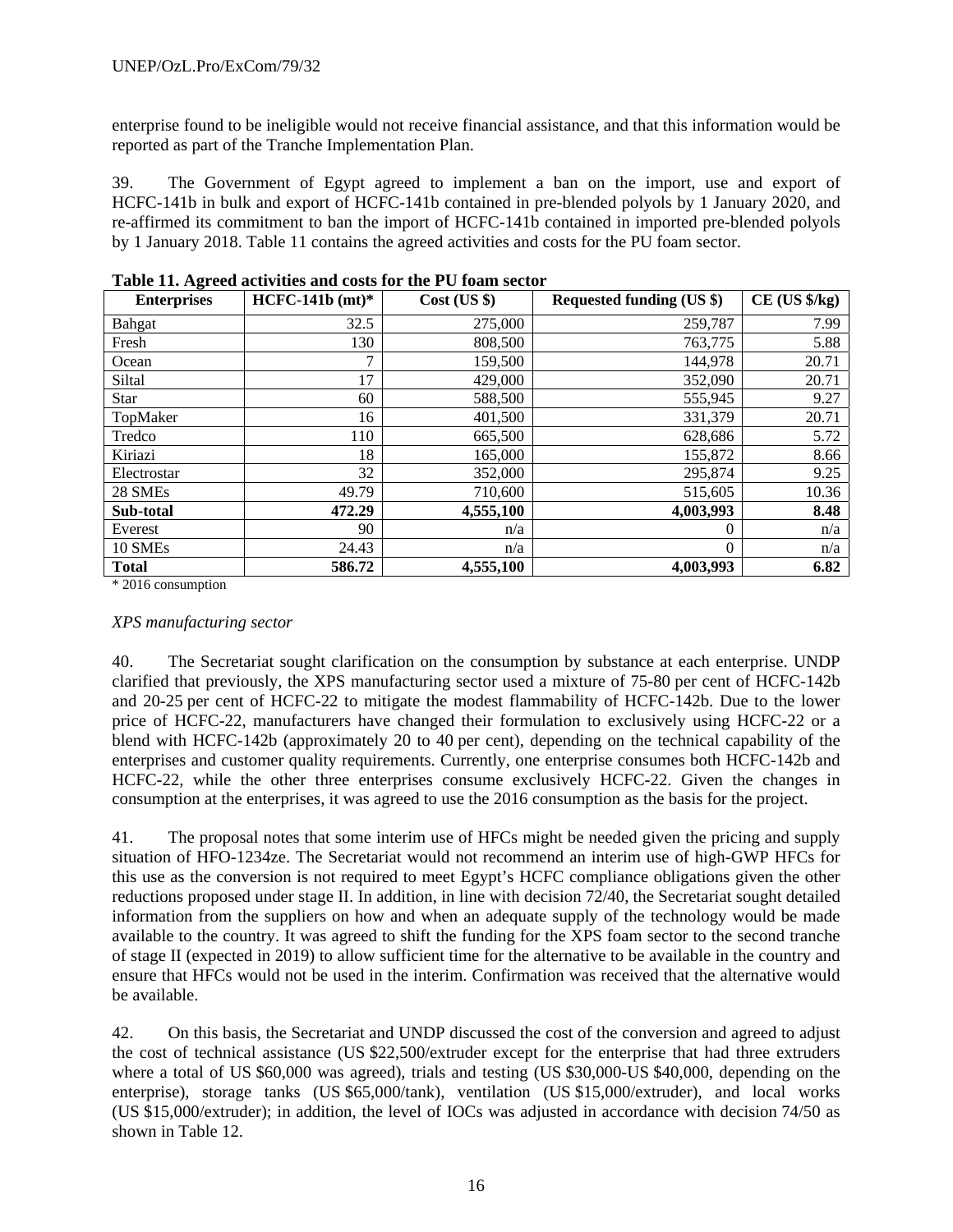| <b>Enterprise</b>      | $HCFC-142b$ |            | $HCFC-22$ |            | <b>ICC</b> | <b>IOC</b>         | <b>Total cost</b> | Eligible       | CE                  |
|------------------------|-------------|------------|-----------|------------|------------|--------------------|-------------------|----------------|---------------------|
|                        | mt          | <b>ODP</b> | mt        | <b>ODP</b> | $(US \$    | $(US \$<br>$(US \$ |                   | <b>Funding</b> | (US                 |
|                        |             | tonnes     |           | tonnes     |            |                    |                   | $(US \$        | $\frac{\delta}{kg}$ |
| <b>CMB</b>             | 24.3        | .58        | 49.0      | 2.70       | 742,500    | 102.620            | 845,120           | 845,120        | 11.53               |
| Insuthec               | $0.0\,$     | $0.0\,$    | 300.0     | 16.50      | 473,000    | 420,000            | 893,000           | 893,000        | 2.98                |
| Chema-Foam             | 0.0         | $0.0\,$    | 10.0      | 0.55       | 299,750    | 14.000             | 313,750           | 205,500        | 20.55               |
| <b>Modern Plastics</b> | $0.0\,$     | 0.0        | 200.0     | 11.00      | 354,750    | 280,000            | 634,750           | 634,750        | 3.17                |
| <b>Total</b>           | 24.3        | 1.6        | 559.0     | 30.7       | 1.870.000  | 816,620            | 2,686,620         | 2,578,370      | 4.42                |

**Table 12. Agreed activities and costs for the XPS foam sector** 

43. The Government of Egypt would ban the use of HCFCs and their blends in the manufacture of XPS foam by 1 January 2023. The Secretariat also noted that HCFC-142b was consumed as a blend (R-406a) in the refrigeration servicing sector, that this consumption has been decreasing, and suggested that addressing this consumption in stage II would enhance the sustainability of the XPS foam conversion. The Government of Egypt agreed to ban the import and use of HCFC-142b and its blends by 1 January 2023.

### *Domestic AC manufacturing sector*

44. The Secretariat understands that the enterprises may wish to wait until the activities in EGYPRA and PRAHA-II are further developed before they make their technology selection. Nonetheless, the Secretariat was unable to assess the incremental cost of the proposal as the incremental costs associated with the conversion will depend on the technology selection.

45. The Secretariat considers that, absent a signal to the market to convert to low-GWP alternatives, it is likely that the market would instead convert to high-GWP alternatives, particularly given that high-GWP alternatives are already present in the market and several of the enterprises already manufacture such equipment. Rather than deferring the domestic AC sector to stage III, and in order to ensure that the momentum from EGYPRA and PRAHA-II was maintained, it was agreed that the Government of Egypt could be invited to submit prior to 1 January 2020, and as part of stage II, a proposal to convert the domestic AC sector to low-GWP alternatives once a technology is selected, thus allowing the incremental costs to be determined. Such an approach would facilitate the submission of the proposal as early as possible, thereby sending a signal to the market to convert to low-GWP technology as early as possible, which could bend the trajectory of market transformation in this sector in favour of low-GWP alternatives.

46. In addition, it was agreed to include US \$250,000 as technical assistance to build on the EGPYRA activities and enable a continued engagement of the manufacturers with the objective of ensuring a conversion to climate friendly alternatives. The technical assistance will include workshops, design analysis and optimization of the initial prototypes, development of terms of references for the selection of a regional testing facility and testing of the optimized prototypes in the facility, and risk assessment. A deduction of 52.08 mt (2.86 ODP tonnes) of HCFC-22 would be associated with his activity.

# *Commercial AC manufacturing sector*

47. The Secretariat noted that no clear technology selection was provided, and that conversion of this sector at this time was not required to ensure Egypt's compliance with the Montreal Protocol control targets. The Secretariat also noted, however, that deferral of this sector would likely result in the conversion of the market to high-GWP alternatives, and that the proposal to integrate IEC with a low-GWP alternative used in a direct expansion refrigerant circuit could be a long-term solution for the large capacity units in the sector. UNIDO also emphasized that the project would not only phase out HCFC consumption in the manufacturing of the equipment, but would also result in a reduction in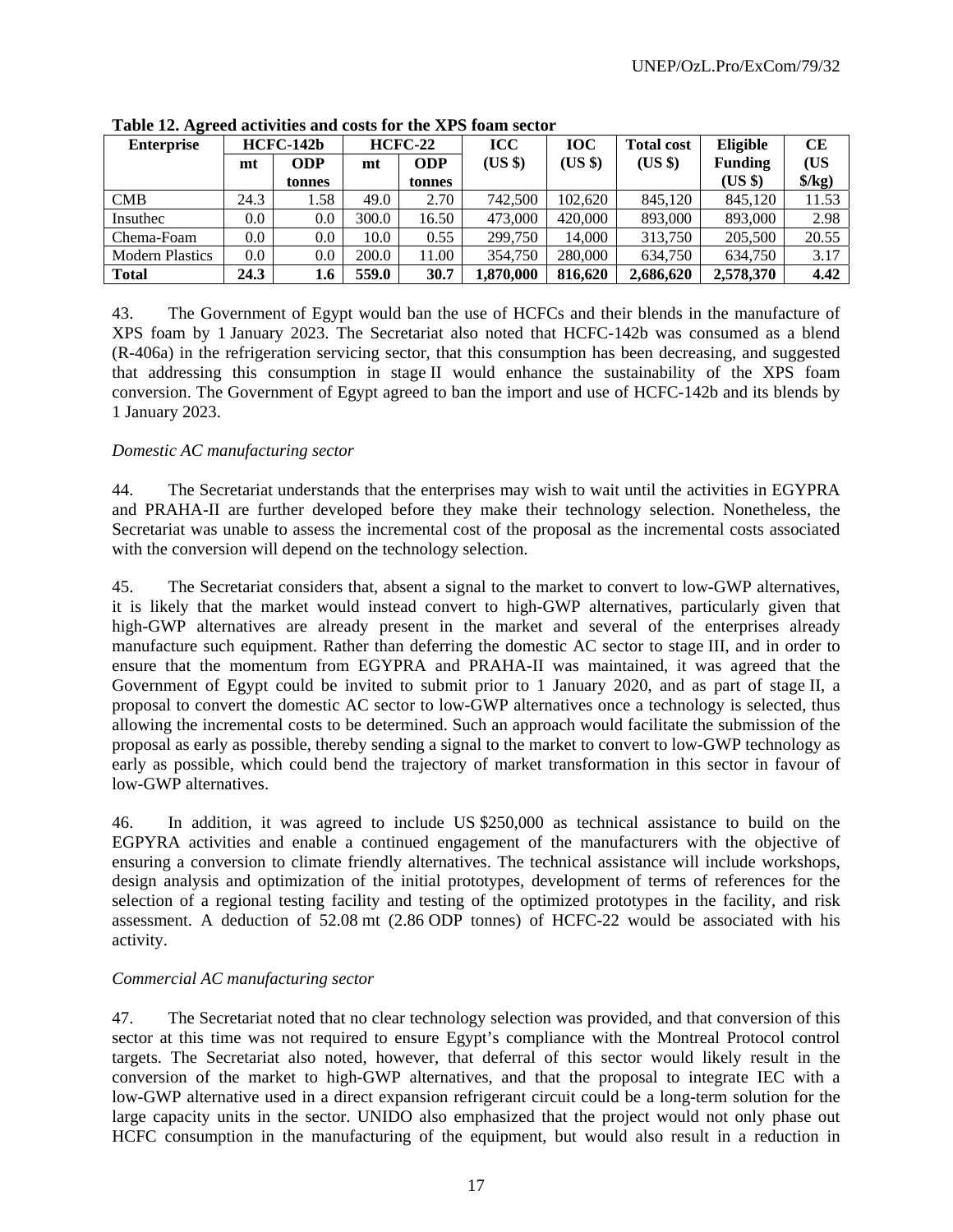consumption of HCFC-22 in the servicing of commercial AC equipment and enhancement of the energy efficiency of such equipment.

48. A primary concern relates to the sustainability of the conversion, particularly given the market already used high-GWP HFCs in package units, central units and chillers, including HFC-134a and R-410A. The Secretariat suggested that a ban on the import and manufacture of high-GWP based commercial AC equipment, or that a set of policies and measures (e.g., government procurement, green labelling, tax or other financial incentives for promoting the low-GWP technology or as a disincentive for high-GWP-based technology) could be implemented to ensure the sustainability of the conversion.

49. Recognizing that it would be difficult to determine a specific date by which the technology would be developed and taken up by the market, it was agreed that the Government would have flexibility during implementation in choosing amongst the measures below, or additional measures that the Government identifies, to ensure the sustainability of the conversion:

- (a) Active promotion of procurement and installation of the new technology, including through government procurement;
- (b) Green labelling to promote adoption of the technology;
- (c) Active promotion of the use of integrated IEC and low-GWP direct expansion technology for specific AC capacity ranges;
- (d) Incentives (tax and other financial incentives) for promoting IEC technology and disincentives to discourage high-GWP based direct expansion technologies for commercial AC applications; and
- (e) A ban on the import and manufacture of high-GWP based commercial AC equipment.

50. On that basis, the level of funding for the sector was agreed at US \$370,000 (US \$6.35/kg) on the understanding that:

- (a) 58.23 mt of HCFC-22 would be deducted from Egypt's remaining consumption eligible for funding;
- (b) The Government, through UNIDO would report on the implementation of the policies and measures identified above, or that it has otherwise identified, through the tranche implementation progress report of stage II of the HPMP until the successful uptake in the market of the alternatives; and
- (c) The equipment would be converted to only low-GWP alternatives for the direct expansion component.

# *Commercial refrigeration manufacturing sector*

51. The Secretariat noted that the sector already imports and manufacturers high-GWP-based equipment, and that such import and manufacturing may be larger than that would be addressed through the conversion of the HCFC-22-based manufacturing, and questioned whether the proposal for conversion to low-GWP alternatives would be sustainable in the absence of a ban on the import and manufacturing of high-GWP-based equipment or other regulatory measures. Given the current status of alternatives and the market, in particular the significant import and manufacturing of high-GWP-based equipment in the country, the Government was not in a position to ban such import and manufacturing. Therefore, and notwithstanding the cost-effectiveness of the proposal, and given that the conversion of the sector at this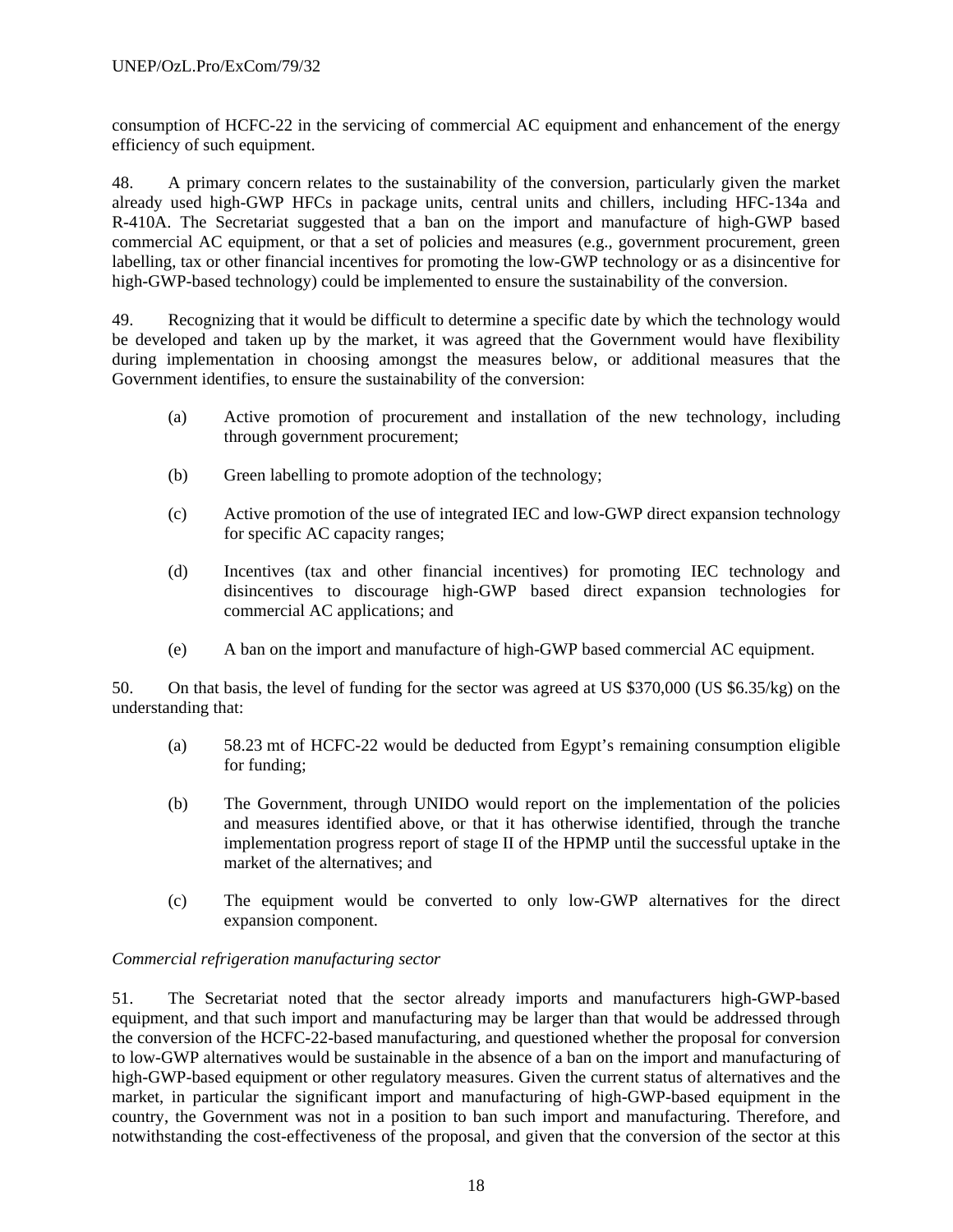time is not required to help ensure Egypt's compliance with the Montreal Protocol control measures, it was agreed to defer this sector.

# *HC production*

52. The Secretariat does not consider the demonstration project for the production and safe use of HC in Nigeria approved as part of its stage I of the HPMP as a precedent for the approval of funding for the HC production facility in Egypt based on the following:

- (a) The request for the HC production facility in Nigeria was submitted as a demonstration project to the  $62<sup>nd</sup>$  meeting, in response to decision 55/43, inviting bilateral and implementing agencies to submit a limited number of demonstration projects for the conversion of HCFCs in the RAC sector to low-GWP technologies; the call for submitting proposals was later limited by decision 54/39(d) to 2010 as the last year when such projects could be submitted. Decision 72/40 provided a further funding window for demonstration projects introducing low-GWP alternatives, which is now closed. There is currently no decision requesting submission of new demonstration projects; and
- (b) The demonstration project in Nigeria included a phase-out of 10.6 ODP tonnes of HCFC-22 (at US \$4.50/kg) associated with the project.

53. In addition, the Secretariat noted that consideration of such a proposal might be more appropriate once the Government of Egypt and industry have finalised the technology selection for conversion in the AC manufacturing sector. UNDP suggested that the HC production component be deferred to stage III, and that this might be considered in the context of an inter-sectoral approach to enable the supply of affordable, refrigerant-grade HCs, which could be useful in manufacturing or servicing/maintenance, and also noting the nexus with the expected submission of the domestic AC manufacturing sector component.

# *Refrigeration servicing sector*

54. Noting the increase in consumption in the servicing sector, and recalling the limited activities undertaken under stage I, the Secretariat considers a robust set of activities in the servicing sector appropriate. The Secretariat and UNIDO discussed the need and scale of the recovery and reclamation (R&R) programme. While the quantity of refrigerants that will be recovered and reclaimed is not known, it is expected that the quantity will increase annually with the introduction of regulations and the expected increase in price of HCFC-22. In order to proceed in a step-wise fashion and learn from practical experiences on the ground, it was agreed to adjust the proposal to include two R&R centres with testing facilities, 500 service kits, and capacity-building for more than 100 certified service centres and on-site training programme, at a total cost of US \$1,300,200.

55. The total funding for the service sector amounts to US \$2,942,500, with an associated phase-out of 613.02 mt (33.72 ODP tonnes) of HCFC-22 in accordance with decision 74/50.

# *PMU*

56. Based on the adjustments made to the stage II activities, the PMU for UNIDO and UNDP was adjusted to US \$660,000 and US \$150,000. It was agreed that the costs of the PMU might be increased if a domestic AC manufacturing sector proposal is approved as part of stage II.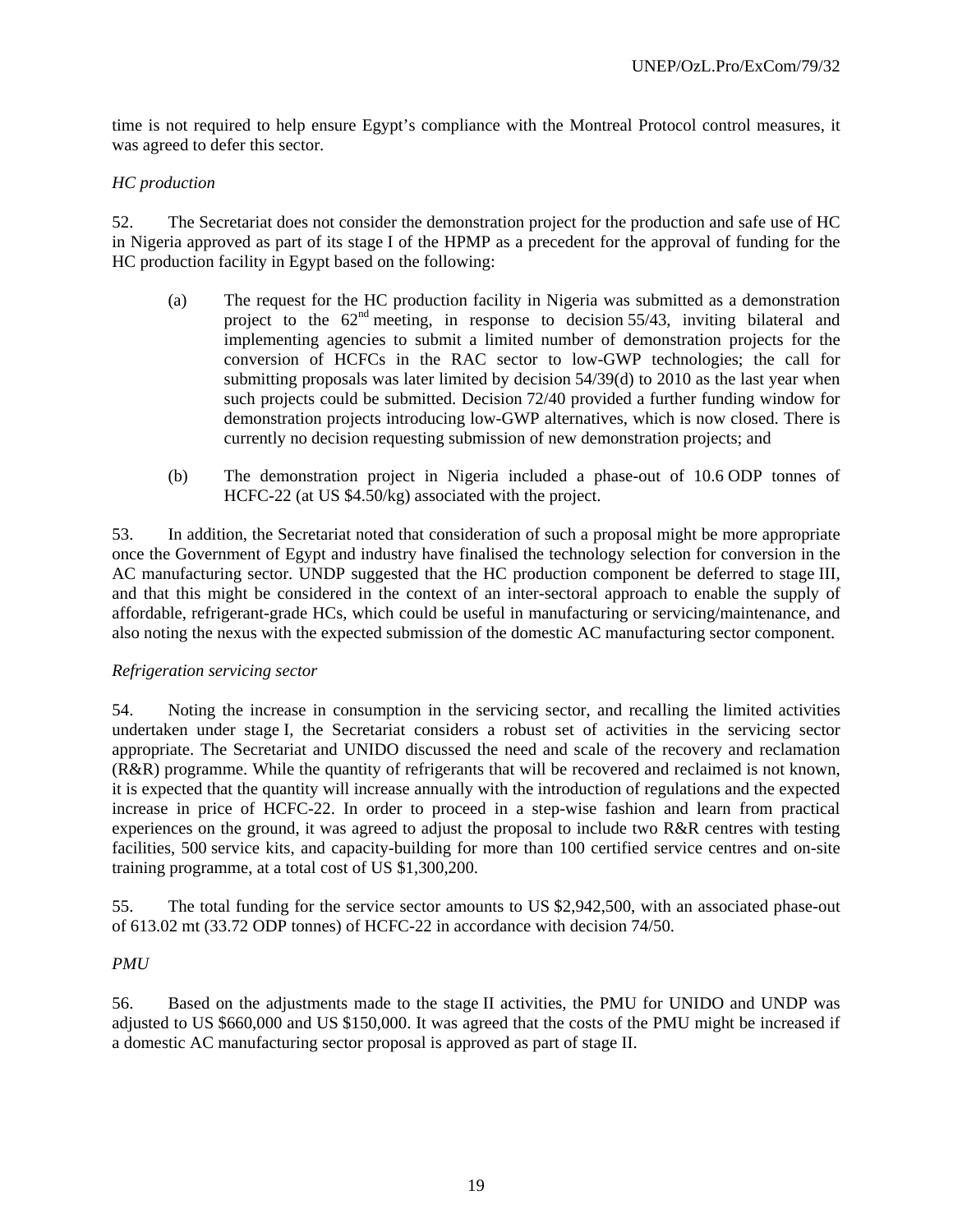# Agreed costs for stage II of the HPMP

57. The agreed cost of the activities proposed in stage II of the HPMP to achieve 67.5 per cent reduction in 2025 amounts to US \$10,954,863 (excluding agency support costs), with a CE of US \$6.16/kg as summarized in Table 13.

| <b>Sector</b>                                                | <b>Agency</b> | <b>Chemical</b> | mt       | <b>ODP</b> | <b>Funding</b><br>(US \$) | CE<br>(US \$/kg) |
|--------------------------------------------------------------|---------------|-----------------|----------|------------|---------------------------|------------------|
| Domestic AC (technical<br>assistance)                        | <b>UNIDO</b>  | HCFC-22         | 52.08    | 2.86       | 250,000                   | 4.80             |
| Commercial AC (technical<br>assistance)                      | <b>UNIDO</b>  | HCFC-22         | 58.23    | 3.20       | 370,000                   | 6.35             |
| Domestic refrigeration<br>manufacturing                      | <b>UNIDO</b>  | HCFC-141b       | 372.5    | 40.98      | 3,036,641                 | 8.15             |
| PU foam (other than domestic<br>refrigeration manufacturing) | <b>UNDP</b>   | HCFC-141b       | 99.79    | 10.98      | 967,352                   | 9.69             |
| <b>XPS</b>                                                   | <b>UNDP</b>   | HCFC-22         | 559      | 30.75      | 2,578,370                 | 4.42             |
|                                                              |               | HCFC-142b       | 24.3     | 1.58       |                           |                  |
| Servicing                                                    |               |                 |          |            |                           |                  |
| Training and certification for<br>HC                         | Germany       | HCFC-22         | 43.19    | 2.38       | 207,300                   | 4.80             |
| Policy, training and                                         | <b>UN</b>     | HCFC-22         | 219.79   | 12.09      | 1,055,000                 | 4.80             |
| certification, standards and                                 | Environ       |                 |          |            |                           |                  |
| awareness campaign                                           | ment          |                 |          |            |                           |                  |
| Reclamation                                                  | <b>UNIDO</b>  | HCFC-22         | 270.88   | 14.90      | 1,300,200                 | 4.80             |
| Equipment procurement for the                                | <b>UNIDO</b>  | HCFC-22         | 79.17    | 4.35       | 380,000                   | 4.80             |
| servicing sector                                             |               |                 |          |            |                           |                  |
| <b>PMU</b>                                                   |               |                 |          |            |                           |                  |
|                                                              | <b>UNDP</b>   |                 |          |            | 150,000                   |                  |
|                                                              | <b>UNIDO</b>  |                 |          |            | 660,000                   |                  |
| <b>Total</b>                                                 |               |                 | 1,778.92 | 124.06     | 10,954,863                | 6.16             |
| Additional reductions with no funding*                       |               | HCFC-141b       | 114.43   | 12.59      |                           |                  |
| Additional reductions with no funding                        |               | HCFC-142b       | 227.39   | 14.78      |                           |                  |
| <b>Total</b>                                                 |               |                 | 2,120.75 | 151.43     | 10,954,863                | 5.17             |

|  |  |  | Table 13. Agreed cost for stage II of the HPMP for Egypt |
|--|--|--|----------------------------------------------------------|
|  |  |  |                                                          |

\* Includes 8.86 ODP tonnes of consumption beyond the remaining consumption eligible for funding.

#### Impact on the climate

58. The conversion of the remaining PU and XPS foam manufacturing enterprises in Egypt would avoid the emission into the atmosphere of some  $1,480$  thousand tonnes of  $CO<sub>2</sub>$  equivalent per year, as shown in Table 14.

| Table In Impact on the chinate if one the F o and ATD foam projects |            |             |                         |  |  |  |  |  |
|---------------------------------------------------------------------|------------|-------------|-------------------------|--|--|--|--|--|
| <b>Substance</b>                                                    | <b>GWP</b> | Tonnes/vear | $CO2$ -eq (tonnes/year) |  |  |  |  |  |
| <b>Before conversion</b>                                            |            |             |                         |  |  |  |  |  |
| HCFC-22                                                             | 1.810      | 559.0       | 1,011,790               |  |  |  |  |  |
| $HCFC-142b$                                                         | 2,310      | 24.3        | 56,133                  |  |  |  |  |  |
| $HCFC-141b$                                                         | 725        | 586.7       | 425,372                 |  |  |  |  |  |
| <b>After conversion</b>                                             |            |             |                         |  |  |  |  |  |
| Cyclopentane, HFO-1234ze and MF                                     | $\sim$ 20  | 702.012     | 14,040                  |  |  |  |  |  |
| Impact                                                              |            |             | 1,479,255               |  |  |  |  |  |

#### **Table 14. Impact on the climate from the PU and XPS foam projects**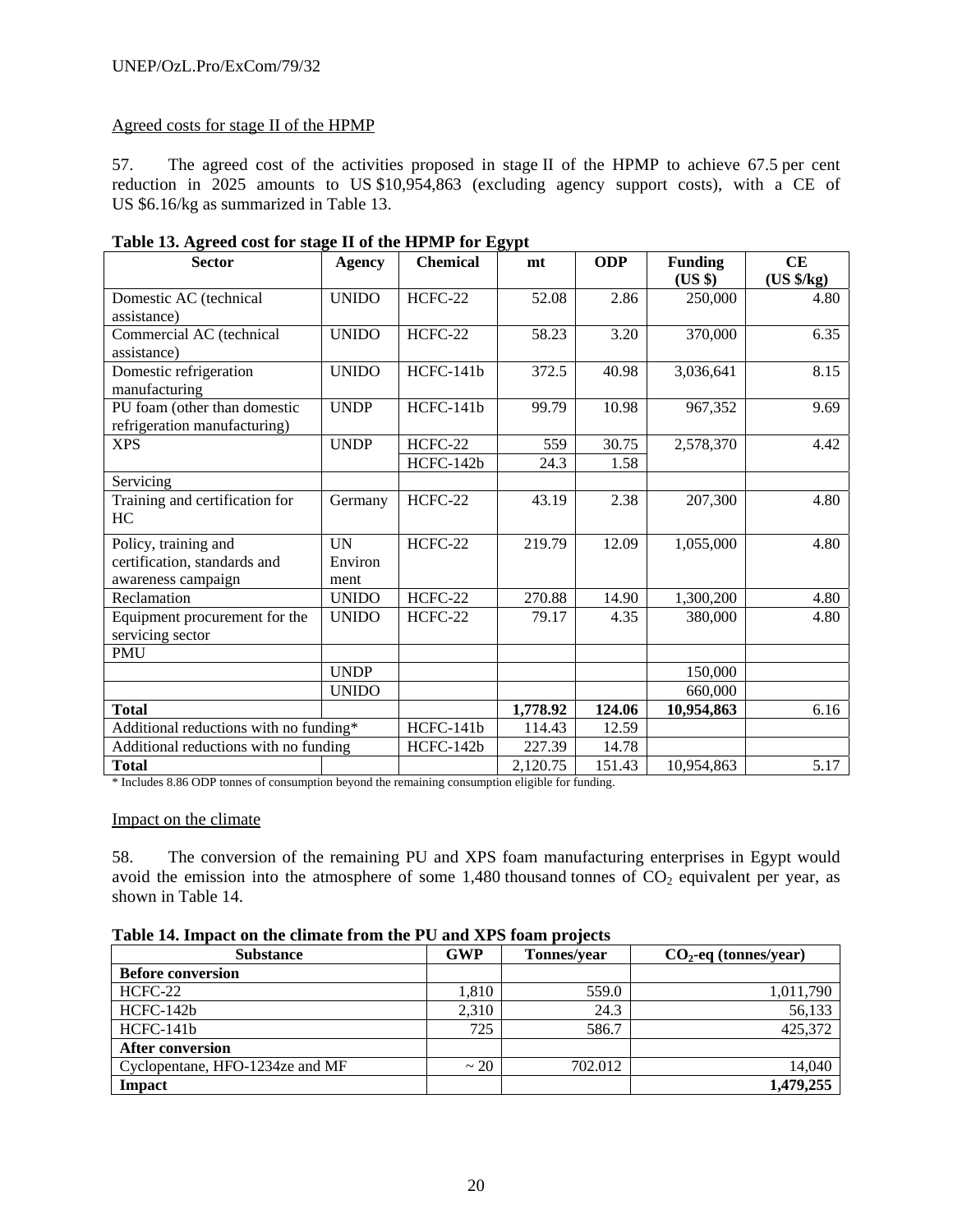59. In light of the range of equipment manufactured in the commercial AC manufacturing sector, and that the selection of low-GWP technology has not yet been determined and the energy efficiency enhancements achieved through the use of IEC are not yet quantified, the climate benefits of the conversions in the commercial AC manufacturing sector are estimated based only on the direct emission reductions of HCFC-22 achieved, resulting in the avoidance of some 105 thousand tonnes of  $CO<sub>2</sub>$ equivalent per year. Improvements in energy efficiency would result in additional climate benefits.

60. The proposed activities in the servicing sector, which include better containment of refrigerants through training and provision of equipment, will further reduce the amount of HCFC-22 used for refrigeration servicing. Although a calculation of the impact on the climate was not included in the HPMP, the activities planned by the Government of Egypt, in particular its efforts to promote low-GWP alternatives, refrigerant R&R, indicate that the implementation of the HPMP will reduce the emission of refrigerants into the atmosphere therefore resulting in benefits on the climate.

# **Co-financing**

61. Based on the project as submitted, the cost of the foam sector was estimated at US \$4,555,100, of which US \$4,003,993 was requested from the Multilateral Fund, with the difference of US \$551,107 provided by the enterprises.

# **2017-2019 draft business plan of the Multilateral Fund**

62. UNIDO, UNDP, UN Environment, and the Government of Germany are requesting US \$10,954,863 plus agency support costs for the implementation of stage II of the HPMP. The total value requested of US \$10,137,024 for the period 2017 to 2019, is US \$4,227,209 below the amount in the business plan between 2017 and 2019.

# **Draft Agreement**

63. A draft Agreement between the Government of Egypt and the Executive Committee for the phase-out of HCFCs in stage II of the HPMP is contained in Annex I to the present document.

# **RECOMMENDATION**

- 64. The Executive Committee may wish to consider:
	- (a) Approving, in principle, stage II of the HCFC phase-out management plan (HPMP) for Egypt for the period from 2017 to 2025 to reduce HCFC consumption by 67.5 per cent of its baseline, at the amount of US \$11,786,341 consisting of US \$5,996,841, plus agency support costs of US \$419,779 for UNIDO; US \$3,695,722, plus agency support costs of US \$258,701 for UNDP; US \$1,055,000, plus agency support costs of US \$126,050 for UN Environment; and US \$207,300, plus agency support costs of US \$26,949 for the Government of Germany;
	- (b) Noting that the Government of Egypt has also committed to reducing HCFC consumption by 35 per cent by 2020;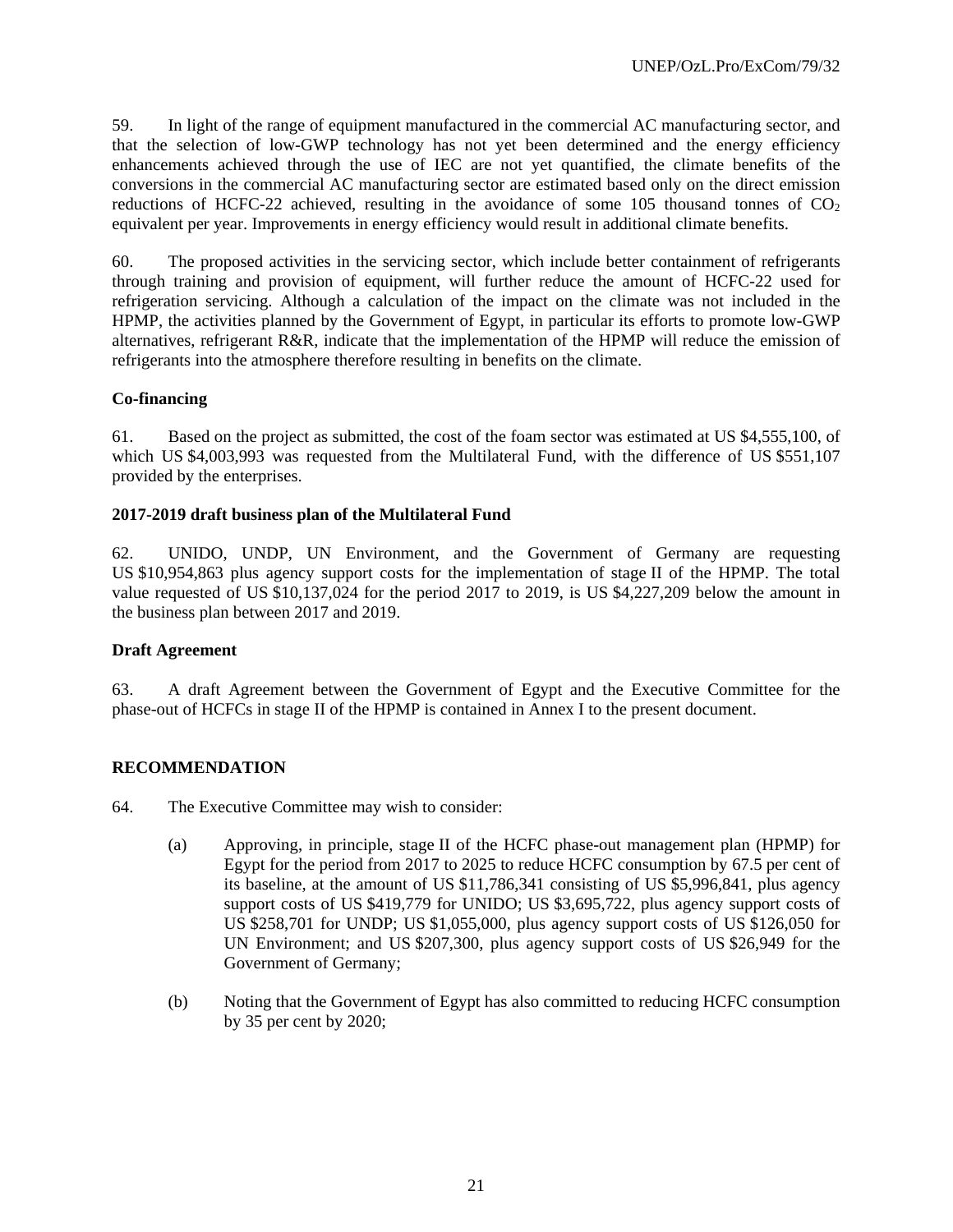- (c) Noting the commitment of the Government of Egypt to:
	- (i) Ban the import of HCFC-141b contained in imported pre-blended polyols by 1 January 2018 pursuant to decision 65/38;
	- (ii) Ban the import, use and export of HCFC-141b in bulk and export of HCFC-141b contained in pre-blended polyols by 1 January 2020;
	- (iii) Ban the use of HCFCs and blends of HCFCs in the manufacture of extruded polystyrene foam by 1 January 2023; and
	- (iv) Ban the import of HCFC-142b and blends of HCFC-142b by 1 January 2023;
- (d) To invite the Government of Egypt to submit, once a technology is selected and prior to 1 January 2020, as part of stage II, a proposal to convert the domestic air-conditioning sector to low-global warming potential alternatives;
- (e) To note that the Government of Egypt would have flexibility to allocate funding to the eligible enterprises in the polyurethane foam sector for which funding was not requested, if deemed necessary during implementation;
- (f) Deducting 146.97 ODP tonnes of HCFCs from the remaining HCFC consumption eligible for funding, including 4.4 ODP tonnes pursuant to decision 76/40;
- (g) Approving the draft Agreement between the Government of Egypt and the Executive Committee for the reduction in consumption of HCFCs, in accordance with stage II of the HPMP, contained in Annex I to the present document; and
- (h) Approving the first tranche of stage II of the HPMP for Egypt, and the corresponding tranche implementation plans, in the amount of US \$5,498,394, consisting of US \$3,921,047, plus agency support costs of US \$274,473 for UNIDO, US \$945,617, plus agency support costs of US \$66,193 for UNDP, and US \$260,000, plus agency support costs of US \$31,064 for UN Environment.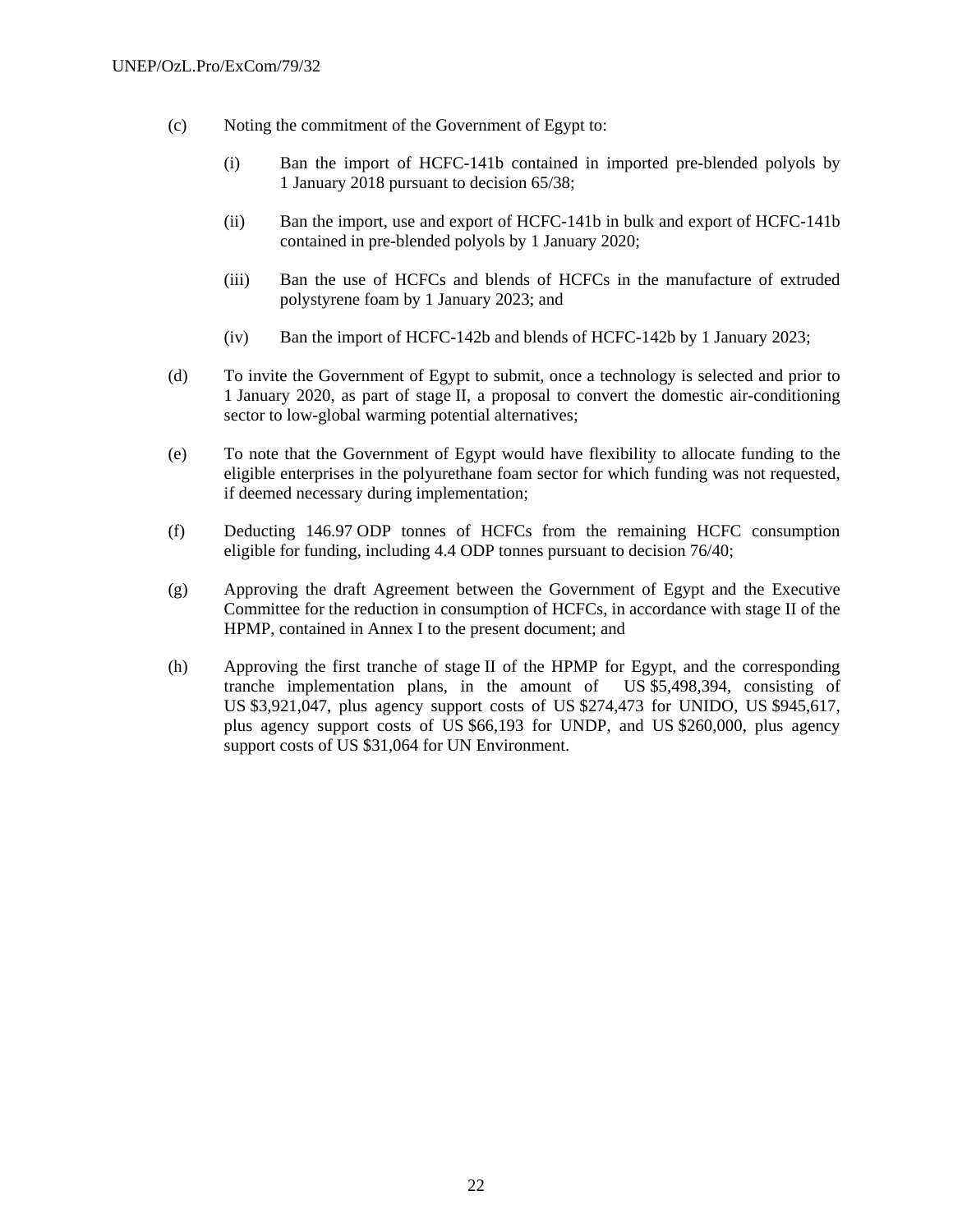# **Annex I**

# **DRAFT AGREEMENT BETWEEN THE GOVERNMENT OF EGYPT AND THE EXECUTIVE COMMITTEE OF THE MULTILATERAL FUND FOR THE REDUCTION IN CONSUMPTION OF HYDROCHLOROFLUOROCARBONS IN ACCORDANCE WITH STAGE II OF THE HCFC PHASE-OUT MANAGEMENT PLAN**

# **Purpose**

1. This Agreement represents the understanding of the Government of Egypt (the "Country") and the Executive Committee with respect to the reduction of controlled use of the ozone depleting substances (ODS) set out in Appendix 1-A ("The Substances") to a sustained level of 125.54 ODP tonnes by 1 January 2025 in compliance with Montreal Protocol schedule.

2. The Country agrees to meet the annual consumption limits of the Substances as set out in row 1.2 of Appendix 2-A ("The Targets, and Funding") in this Agreement as well as in the Montreal Protocol reduction schedule for all Substances mentioned in Appendix 1-A. The Country accepts that, by its acceptance of this Agreement and performance by the Executive Committee of its funding obligations described in paragraph3, it is precluded from applying for or receiving further funding from the Multilateral Fund in respect to any consumption of the Substances that exceeds the level defined in row 1.2 of Appendix 2-A as the final reduction step under this Agreement for all of the Substances specified in Appendix 1-A, and in respect to any consumption of each of the Substances that exceeds the level defined in rows 4.1.3, 4.2.3, 4.3.3, 4.4.3 and 4.5.3 (remaining consumption eligible for funding).

3. Subject to compliance by the Country with its obligations set out in this Agreement, the Executive Committee agrees, in principle, to provide the funding set out in row 3.1 of Appendix 2-A to the Country. The Executive Committee will, in principle, provide this funding at the Executive Committee meetings specified in Appendix 3-A ("Funding Approval Schedule").

4. The Country agrees to implement this Agreement in accordance with the stage II of the HCFC phase-out management plan (HPMP) approved ("the Plan"). In accordance with sub-paragraph 5(b) of this Agreement, the Country will accept independent verification of the achievement of the annual consumption limits of the Substances as set out in row 1.2 of Appendix 2-A of this Agreement. The aforementioned verification will be commissioned by the relevant bilateral or implementing agency.

#### **Conditions for funding release**

5. The Executive Committee will only provide the Funding in accordance with the Funding Approval Schedule when the Country satisfies the following conditions at least eight weeks in advance of the applicable Executive Committee meeting set out in the Funding Approval Schedule:

- (a) That the Country has met the Targets set out in row 1.2 of Appendix 2-A for all relevant years. Relevant years are all years since the year in which this Agreement was approved. Years for which there are no due country programme implementation reports at the date of the Executive Committee meeting at which the funding request is being presented are exempted;
- (b) That the meeting of these Targets has been independently verified for all relevant years, unless the Executive Committee decided that such verification would not be required;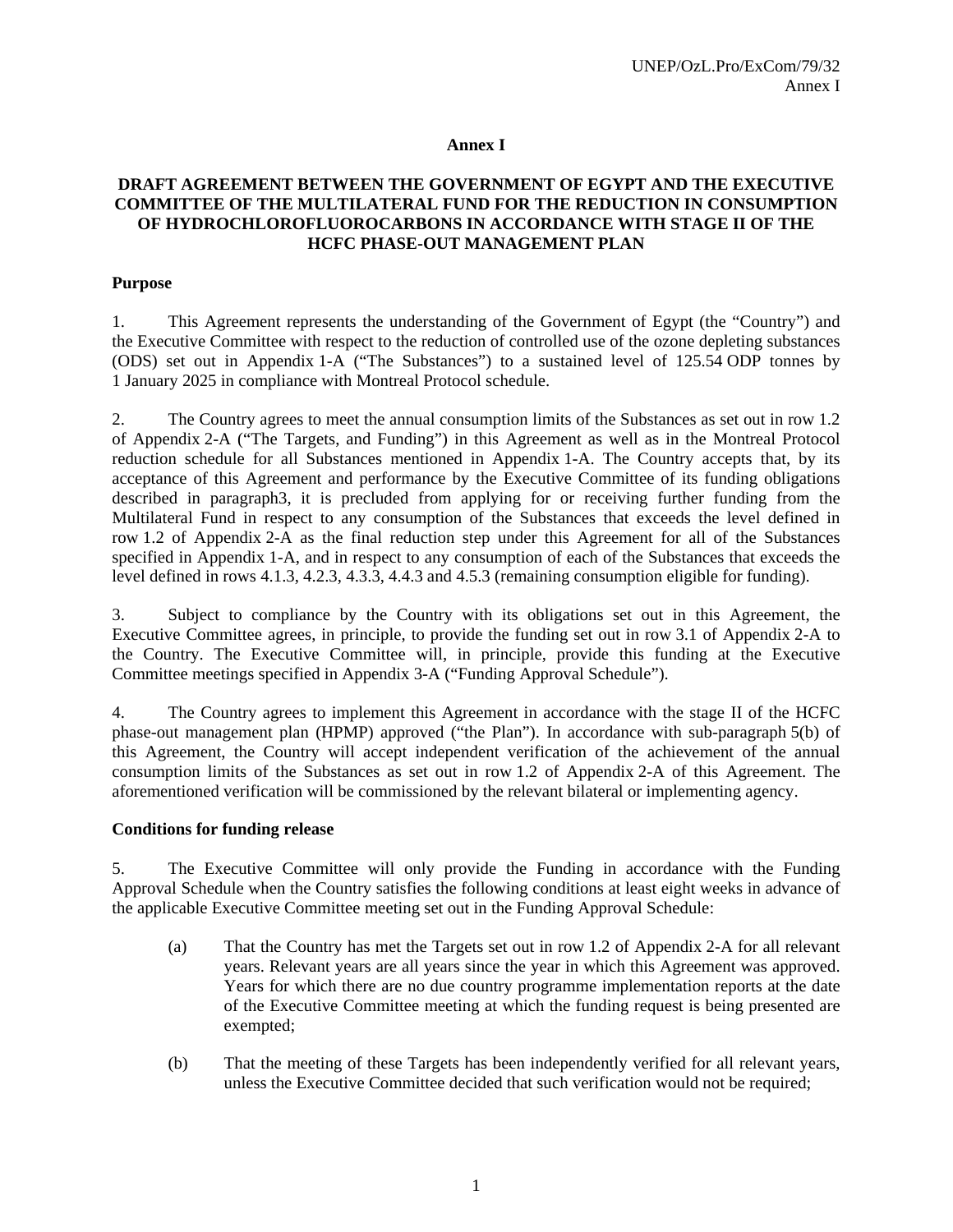- (c) That the Country had submitted a Tranche Implementation Report in the form of Appendix 4-A ("Format of Tranche Implementation Reports and Plans") covering each previous calendar year; that it had achieved a significant level of implementation of activities initiated with previously approved tranches; and that the rate of disbursement of funding available from the previously approved tranche was more than 20 per cent; and
- (d) That the Country has submitted a Tranche Implementation Plan in the form of Appendix 4-A covering each calendar year until and including the year for which the funding schedule foresees the submission of the next tranche or, in case of the final tranche, until completion of all activities foreseen.

# **Monitoring**

6. The Country will ensure that it conducts accurate monitoring of its activities under this Agreement. The institutions set out in Appendix 5-A ("Monitoring Institutions and Roles") will monitor and report on implementation of the activities in the previous Tranche Implementation Plans in accordance with their roles and responsibilities set out in the same appendix.

# **Flexibility in the reallocation of funds**

7. The Executive Committee agrees that the Country may have the flexibility to reallocate part or all of the approved funds, according to the evolving circumstances to achieve the smoothest reduction of consumption and phase-out of the Substances specified in Appendix 1-A:

- (a) Reallocations categorized as major changes must be documented in advance either in a Tranche Implementation Plan as foreseen in sub-paragraph 5(d) above, or as a revision to an existing Tranche Implementation Plan to be submitted eight weeks prior to any meeting of the Executive Committee, for its approval. Major changes would relate to:
	- (i) Issues potentially concerning the rules and policies of the Multilateral Fund;
	- (ii) Changes which would modify any clause of this Agreement;
	- (iii) Changes in the annual levels of funding allocated to individual bilateral or implementing agencies for the different tranches;
	- (iv) Provision of funding for activities not included in the current endorsed Tranche Implementation Plan, or removal of an activity in the Tranche Implementation Plan, with a cost greater than 30 per cent of the total cost of the last approved tranche; and
	- (v) Changes in alternative technologies, on the understanding that any submission for such a request would identify the associated incremental costs, the potential impact to the climate, and any differences in ODP tonnes to be phased out if applicable, as well as confirm that the Country agrees that potential savings related to the change of technology would decrease the overall funding level under this Agreement accordingly;
- (b) Reallocations not categorized as major changes may be incorporated in the approved Tranche Implementation Plan, under implementation at the time, and reported to the Executive Committee in the subsequent Tranche Implementation Report;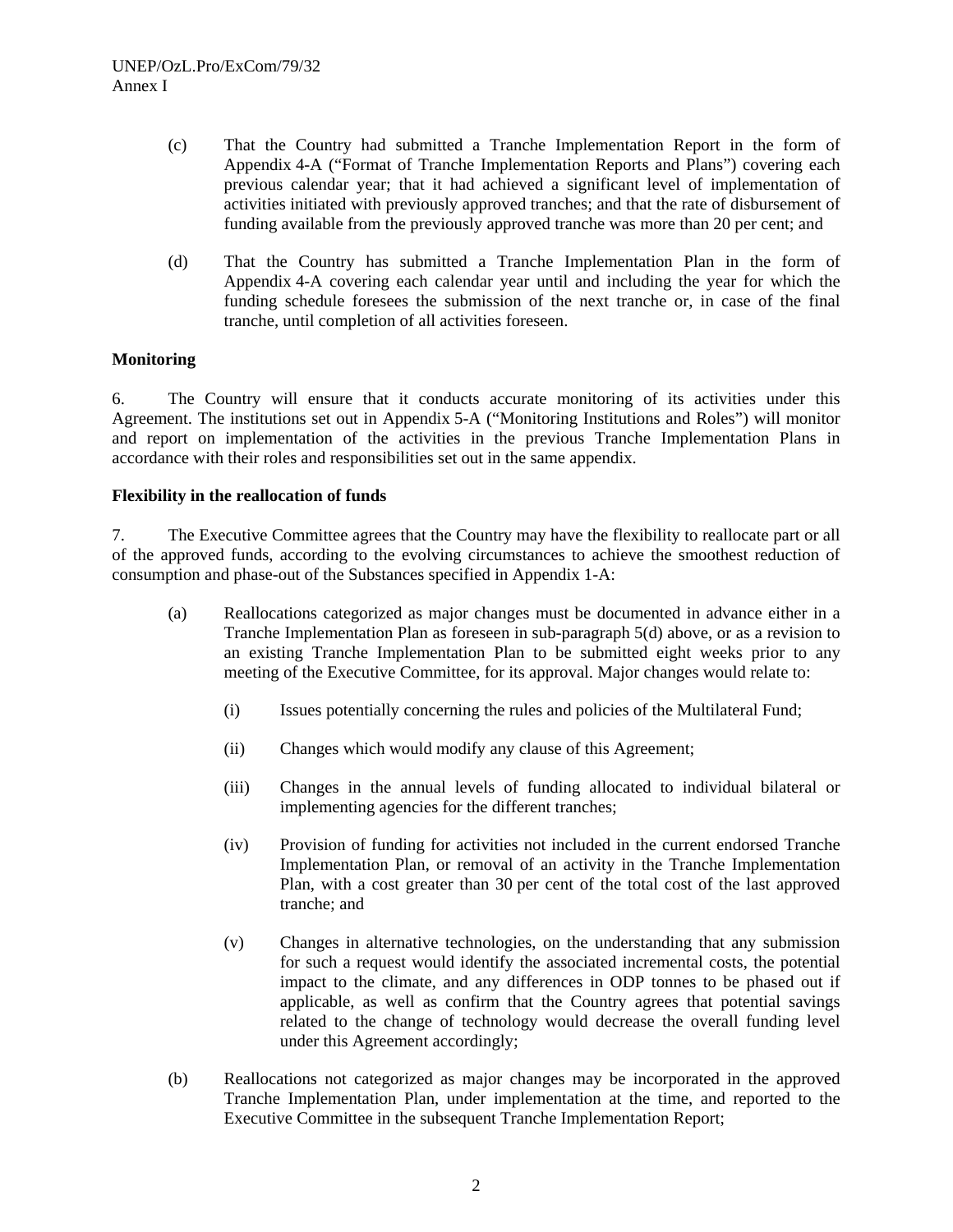- (c) Any enterprise to be converted to non-HCFC technology included in the Plan and that would be found to be ineligible under the policies of the Multilateral Fund (i.e., due to foreign ownership or establishment post the 21 September 2007 cut-off date), would not receive financial assistance. This information would be reported as part of the Tranche Implementation Plan;
- (d) The Country agrees, in cases where HFC technologies have been chosen as an alternative to HCFCs, and taking into account national circumstances related to health and safety: to monitor the availability of substitutes and alternatives that further minimize impacts on the climate; to consider, in the review of regulations standards and incentives adequate provisions that encourage introduction of such alternatives; and to consider the potential for adoption of cost-effective alternatives that minimize the climate impact in the implementation of the HPMP, as appropriate, and inform the Executive Committee on the progress accordingly in tranche implementation reports; and
- (e) Any remaining funds held by the bilateral or implementing agencies or the Country under the Plan will be returned to the Multilateral Fund upon completion of the last tranche foreseen under this Agreement.

# **Considerations for the refrigeration servicing sector**

8. Specific attention will be paid to the execution of the activities in the refrigeration servicing sector included in the Plan, in particular:

- (a) The Country would use the flexibility available under this Agreement to address specific needs that might arise during project implementation; and
- (b) The Country and relevant bilateral and/or implementing agencies would take into consideration relevant decisions on the refrigeration servicing sector during the implementation of the Plan.

# **Bilateral and implementing agencies**

9. The Country agrees to assume overall responsibility for the management and implementation of this Agreement and of all activities undertaken by it or on its behalf to fulfil the obligations under this Agreement. UNIDO has agreed to be the lead implementing agency (the "Lead IA") and UNDP, United Nations Environment Programme (UN Environment) and the Government of Germany have agreed to be the cooperating implementing agencies (the "Cooperating IAs") under the lead of the Lead IA in respect of the Country's activities under this Agreement. The Country agrees to evaluations, which might be carried out under the monitoring and evaluation work programmes of the Multilateral Fund or under the evaluation programme of the Lead IA and Cooperating IAs taking part in this Agreement.

10. The Lead IA will be responsible for ensuring co-ordinated planning, implementation and reporting of all activities under this Agreement, including but not limited to independent verification as per sub-paragraph 5(b). The Cooperating IAs will support the Lead IA by implementing the Plan under the overall co-ordination of the Lead IA. The roles of the Lead IA and Cooperating IAs are contained in Appendix 6-A and Appendix 6-B, respectively. The Executive Committee agrees, in principle, to provide the Lead IA and the Cooperating IAs with the fees set out in rows 2.2, 2.4, 2.6 and 2.8 of Appendix 2-A.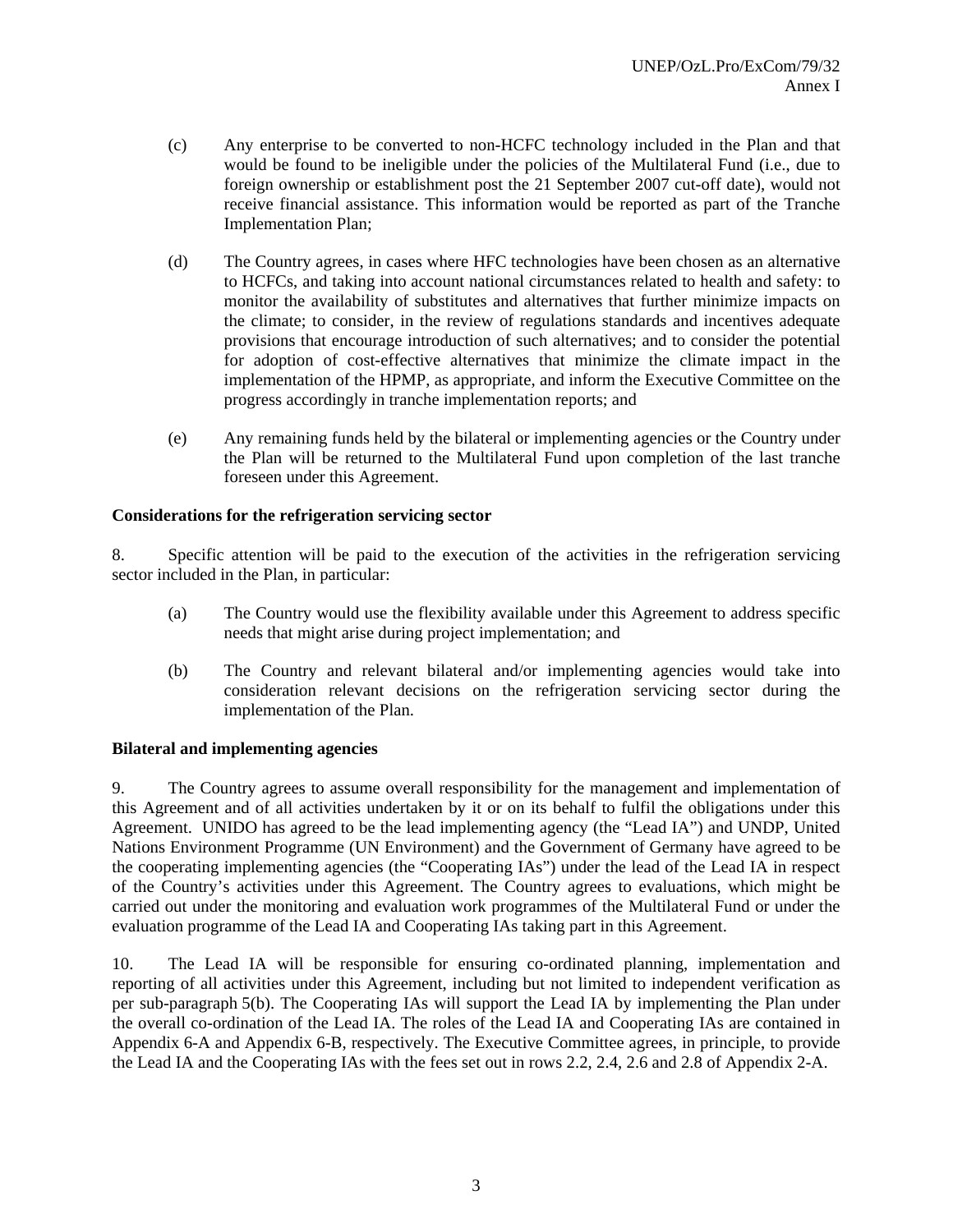# **Non-compliance with the Agreement**

11. Should the Country, for any reason, not meet the Targets for the elimination of the Substances set out in row 1.2 of Appendix 2-A or otherwise does not comply with this Agreement, then the Country agrees that it will not be entitled to the Funding in accordance with the Funding Approval Schedule. At the discretion of the Executive Committee, funding will be reinstated according to a revised Funding Approval Schedule determined by the Executive Committee after the Country has demonstrated that it has satisfied all of its obligations that were due to be met prior to receipt of the next tranche of funding under the Funding Approval Schedule. The Country acknowledges that the Executive Committee may reduce the amount of the Funding by the amount set out in Appendix 7-A ("Reductions in Funding for Failure to Comply") in respect of each ODP kg of reductions in consumption not achieved in any one year. The Executive Committee will discuss each specific case in which the Country did not comply with this Agreement, and take related decisions. Once decisions are taken, the specific case of non-compliance with this Agreement will not be an impediment for the provision of funding for future tranches as per paragraph 5 above.

12. The Funding of this Agreement will not be modified on the basis of any future Executive Committee decisions that may affect the funding of any other consumption sector projects or any other related activities in the Country.

13. The Country will comply with any reasonable request of the Executive Committee, and the Lead IA and the Cooperating IAs to facilitate implementation of this Agreement. In particular, it will provide the Lead IA and the Cooperating IAs with access to the information necessary to verify compliance with this Agreement.

# **Date of completion**

14. The completion of the Plan and the associated Agreement will take place at the end of the year following the last year for which a maximum allowable total consumption level has been specified in Appendix 2-A. Should at that time there still be activities that are outstanding, and which were foreseen in the last Tranche Implementation Plan and its subsequent revisions as per sub-paragraph 5(d) and paragraph 7, the completion of the Plan will be delayed until the end of the year following the implementation of the remaining activities. The reporting requirements as per sub-paragraphs 1(a), 1(b), 1(d), and 1(e) of Appendix 4-A will continue until the time of the completion of the Plan unless otherwise specified by the Executive Committee.

# **Validity**

15. All of the conditions set out in this Agreement are undertaken solely within the context of the Montreal Protocol and as specified in this Agreement. All terms used in this Agreement have the meaning ascribed to them in the Montreal Protocol unless otherwise defined herein.

16. This Agreement may be modified or terminated only by mutual written agreement of the Country and the Executive Committee of the Multilateral Fund.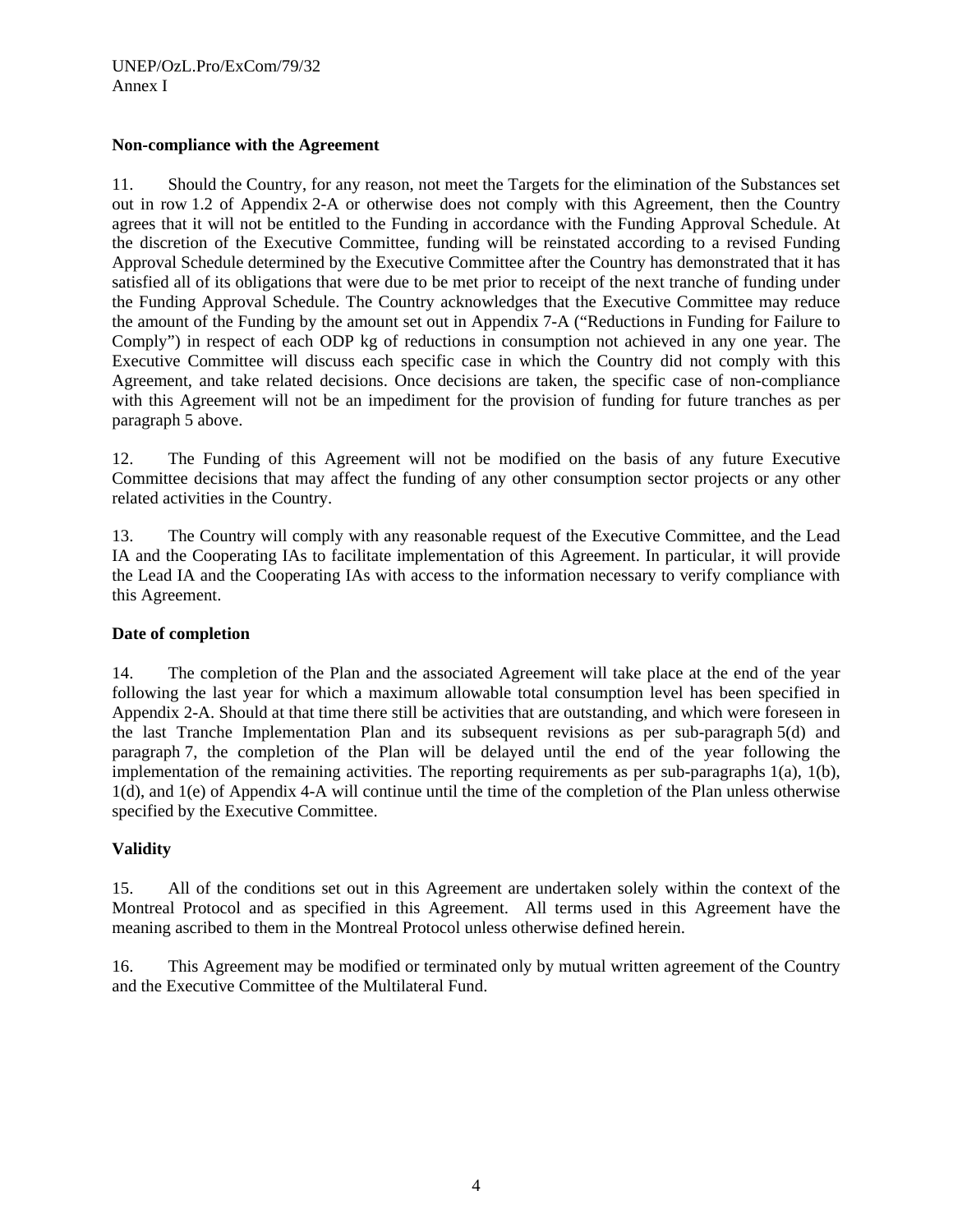# **APPENDICES**

# **APPENDIX 1-A: THE SUBSTANCES**

| Substance                                            | Annex                       | Group | Starting point for aggregate reductions in |
|------------------------------------------------------|-----------------------------|-------|--------------------------------------------|
|                                                      |                             |       | consumption (ODP tonnes)                   |
| HCFC-22                                              |                             |       | 240.19                                     |
| <b>HCFC-123</b>                                      | $\mathcal{C}_{\mathcal{C}}$ |       | 0.11                                       |
| HCFC-141b                                            | C                           |       | 129.61                                     |
| HCFC-142b                                            | C                           |       | 16.36                                      |
| Sub-total                                            |                             |       | 386.27                                     |
| HCFC-141b contained in imported pre-blended $\mid$ C |                             |       | 98.34                                      |
| polyols                                              |                             |       |                                            |
| Total                                                | $\Gamma$                    |       | 484.61                                     |

# **APPENDIX 2-A: THE TARGETS, AND FUNDING**

| <b>Row</b>       | <b>Particulars</b>                                                                                  | 2017      | 2018           | 2019      | 2020           | 2021         | 2022           | 2023     | 2024           | 2025           | <b>Total</b> |
|------------------|-----------------------------------------------------------------------------------------------------|-----------|----------------|-----------|----------------|--------------|----------------|----------|----------------|----------------|--------------|
| 1.1              | <b>Montreal Protocol</b><br>reduction schedule of<br>Annex C, Group I<br>substances<br>(ODP tonnes) | 347.64    | 347.64         | 347.64    | 251.08         | 251.08       | 251.08         | 251.08   | 251.08         | 125.54         | n/a          |
| 1.2              | Maximum allowable<br>total consumption of<br>Annex C, Group I<br>substances<br>(ODP tonnes)         | 347.64    | 289.70         | 289.70    | 251.08         | 251.08       | 251.08         | 251.08   | 251.08         | 125.54*        | n/a          |
| 2.1              | Lead IA (UNIDO)<br>agreed funding<br>(US S)                                                         | 3,921,047 | $\overline{0}$ | 1,073,714 | $\theta$       | 391,827      | $\Omega$       | 391,827  | $\Omega$       | 218,426        | 5,996,841    |
| 2.2              | Support costs for<br>Lead IA (UNIDO)<br>(US S)                                                      | 274,473   | $\Omega$       | 75,160    | $\theta$       | 27,428       | $\Omega$       | 27,428   | $\Omega$       | 15,290         | 419,779      |
| 2.3              | Cooperating IA<br>(UNDP) agreed<br>funding (US \$)                                                  | 945,617   | $\overline{0}$ | 2,750,105 | $\overline{0}$ | $\mathbf{0}$ | $\overline{0}$ | $\Omega$ | $\theta$       | $\overline{0}$ | 3,695,722    |
| 2.4              | Support costs for<br>Cooperating IA<br>(UNDP) (US \$)                                               | 66,193    | $\overline{0}$ | 192,507   | $\overline{0}$ | $\Omega$     | $\Omega$       | $\Omega$ | $\mathbf{0}$   | $\Omega$       | 258,701      |
| 2.5              | Cooperating IA (UN<br>Environment) agreed<br>funding (US \$)                                        | 260,000   | $\overline{0}$ | 279,500   | $\mathbf{0}$   | 260,000      | $\Omega$       | 150,000  | $\mathbf{0}$   | 105,500        | 1,055,000    |
| 2.6              | Support costs for<br>Cooperating IA (UN<br>Environment) (US \$)                                     | 31,064    | $\Omega$       | 33,394    | $\Omega$       | 31,064       | $\Omega$       | 17,922   | $\Omega$       | 12,605         | 126,050      |
| 2.7              | Cooperating IA<br>(Germany) agreed<br>funding (US \$)                                               | $\Omega$  | $\Omega$       | 207,300   | $\Omega$       | $\Omega$     | $\Omega$       | $\Omega$ | $\Omega$       | $\Omega$       | 207,300      |
| 2.8              | Support costs for<br>Cooperating IA<br>(Germany) (US \$)                                            | $\Omega$  | $\overline{0}$ | 26,949    | $\mathbf{0}$   | $\Omega$     | $\Omega$       | $\Omega$ | $\Omega$       | $\Omega$       | 26,949       |
| 3.1              | Total agreed funding<br>(US S)                                                                      | 5,126,664 | $\overline{0}$ | 4,310,619 | $\overline{0}$ | 651,827      | $\Omega$       | 541,827  | $\theta$       | 323,926        | 10,954,863   |
| $\overline{3.2}$ | Total support costs<br>(US \$)                                                                      | 371,730   | $\mathbf{0}$   | 328,010   | $\overline{0}$ | 58,492       | $\overline{0}$ | 45,350   | $\mathbf{0}$   | 27,895         | 831,478      |
| 3.3              | Total agreed costs<br>(US \$)                                                                       | 5,498,394 | $\overline{0}$ | 4,638,630 | $\overline{0}$ | 710,319      | $\Omega$       | 587,177  | $\overline{0}$ | 351,821        | 11,786,341   |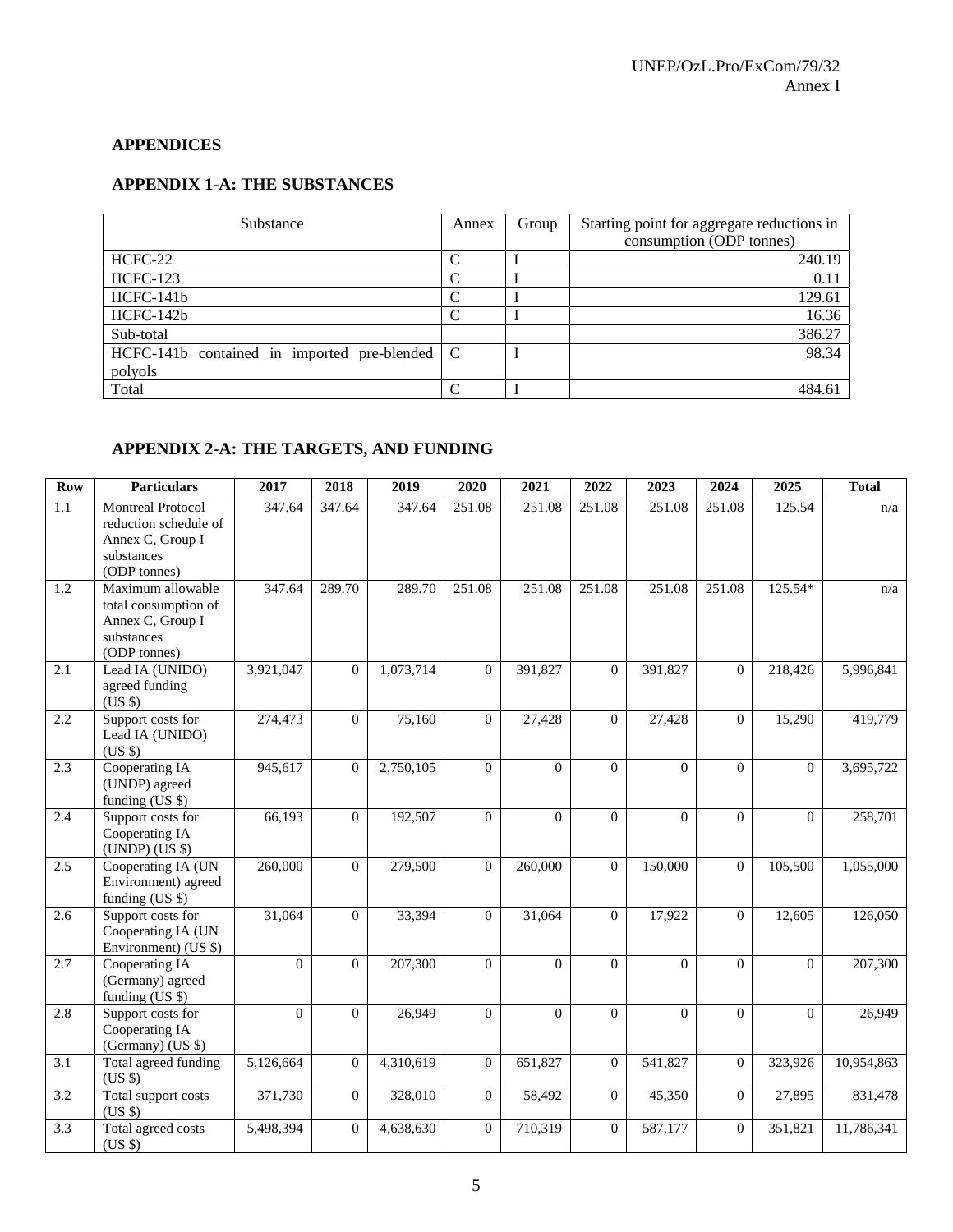| 4.1.1 | Total phase-out of HCFC-22 agreed to be achieved under this Agreement (ODP tonnes)                                             | 70.53          |
|-------|--------------------------------------------------------------------------------------------------------------------------------|----------------|
| 4.1.2 | Phase-out of HCFC-22 to be achieved in the previous stage (ODP tonnes)                                                         | 6.13           |
| 4.1.3 | Remaining eligible consumption for HCFC-22 (ODP tonnes)                                                                        | 163.53         |
| 4.2.1 | Total phase-out of HCFC-123 agreed to be achieved under this Agreement (ODP tonnes)                                            | $\bf{0}$       |
| 4.2.2 | Phase-out of HCFC-123 to be achieved in the previous stage (ODP tonnes)                                                        | $\overline{0}$ |
| 4.2.3 | Remaining eligible consumption for HCFC-123 (ODP tonnes)                                                                       | 0.11           |
| 4.3.1 | Total phase-out of HCFC-141b agreed to be achieved under this Agreement (ODP tonnes)                                           | $33.92**$      |
| 4.3.2 | Phase-out of HCFC-141b to be achieved in the previous stage (ODP tonnes)                                                       | 95.69          |
| 4.3.3 | Remaining eligible consumption for HCFC-141b (ODP tonnes)                                                                      | $\Omega$       |
| 4.4.1 | Total phase-out of HCFC-142b agreed to be achieved under this Agreement (ODP tonnes)                                           | 16.36          |
| 4.4.2 | Phase-out of HCFC-142b to be achieved in the previous stage (ODP tonnes)                                                       | $\overline{0}$ |
| 4.4.3 | Remaining eligible consumption for HCFC-142b (ODP tonnes)                                                                      | $\Omega$       |
| 4.5.1 | Total phase-out of HCFC-141b in imported pre-blended polyols agreed to be achieved under this Agreement (ODP tonnes)           | 26.16          |
| 4.5.2 | Phase-out of HCFC-141b in imported pre-blended polyols to be achieved in the previous stage (ODP tonnes)                       | 72.18          |
| 4.5.3 | Remaining eligible consumption for HCFC-141b in imported pre-blended polyols (ODP tonnes)                                      | $\overline{0}$ |
| *     | Maximum allowable total consumption of Annex C, Group I substances would be further reduced by no more than 10 ODP tonnes upon |                |

Maximum allowable total consumption of Annex C, Group I substances would be further reduced by no more than 10 ODP tonnes upon

approval of a domestic air-conditioning sector plan as part of stage II

\*\* Including the phase-out of 4.4 ODP tonnes approved at the  $76<sup>th</sup>$  meeting and herewith subsumed into this Agreement.

Note: Date of completion of stage I as per stage I Agreement: 31 December 2019.

### **APPENDIX 3-A: FUNDING APPROVAL SCHEDULE**

1. Funding for the future tranches will be considered for approval at the First meeting of the year specified in Appendix 2-A.

#### **APPENDIX 4-A: FORMAT OF TRANCHE IMPLEMENTATION REPORTS AND PLANS**

1. The submission of the Tranche Implementation Report and Plans for each tranche request will consist of five parts:

- (a) A narrative report, with data provided by tranche, describing the progress achieved since the previous report, reflecting the situation of the Country in regard to phase out of the Substances, how the different activities contribute to it, and how they relate to each other. The report should include the amount of ODS phased out as a direct result from the implementation of activities, by substance, and the alternative technology used and the related phase-in of alternatives, to allow the Secretariat to provide to the Executive Committee information about the resulting change in climate relevant emissions. The report should further highlight successes, experiences, and challenges related to the different activities included in the Plan, reflecting any changes in the circumstances in the Country, and providing other relevant information. The report should also include information on and justification for any changes vis-à-vis the previously submitted Tranche Implementation Plan(s), such as delays, uses of the flexibility for reallocation of funds during implementation of a tranche, as provided for in paragraph 7 of this Agreement, or other changes;
- (b) An independent verification report of the Plan results and the consumption of the Substances, as per sub-paragraph 5(b) of the Agreement. If not decided otherwise by the Executive Committee, such a verification has to be provided together with each tranche request and will have to provide verification of the consumption for all relevant years as specified in sub-paragraph 5(a) of the Agreement for which a verification report has not yet been acknowledged by the Committee;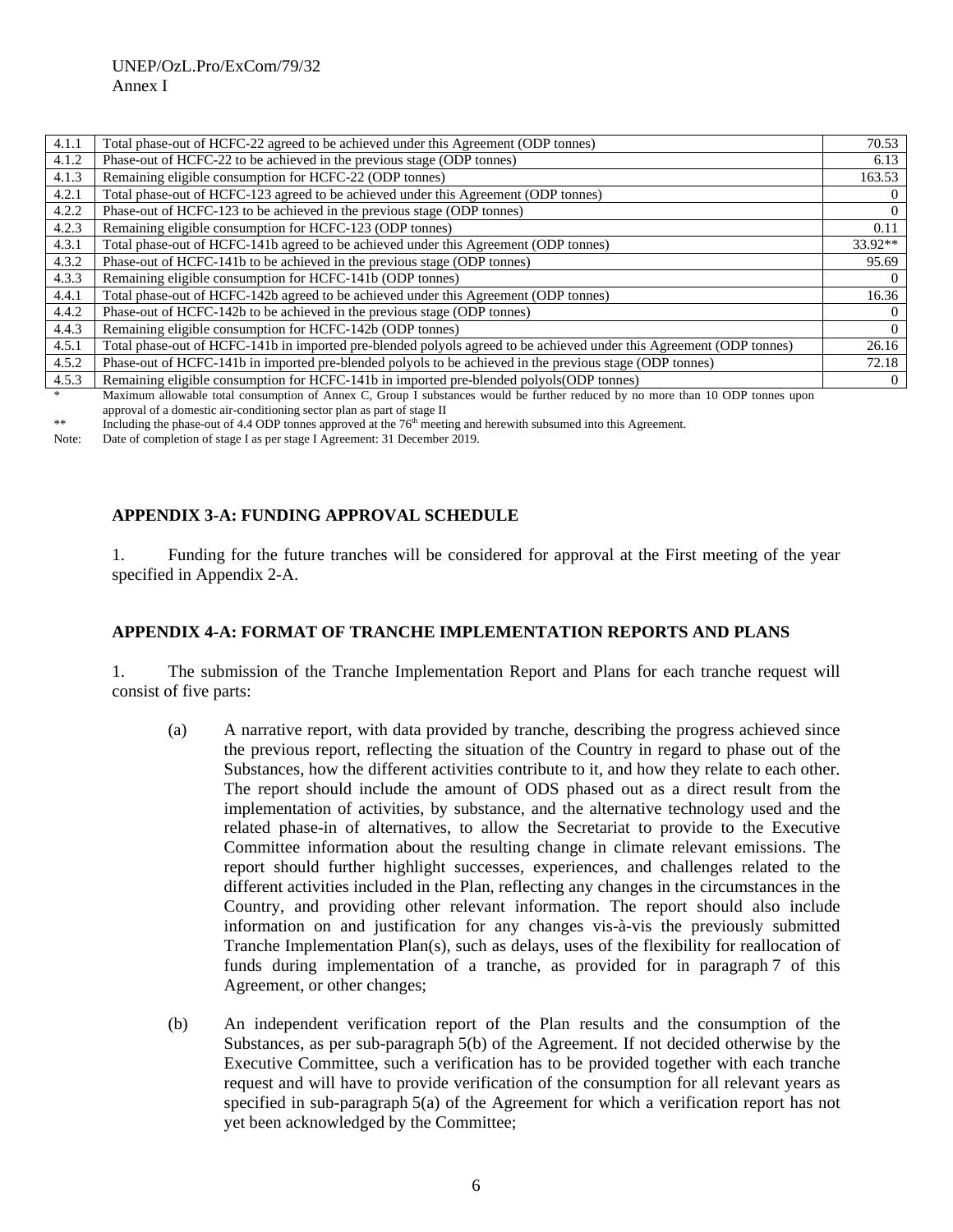- (c) A written description of the activities to be undertaken during the period covered by the requested tranche, highlighting implementation milestones, the time of completion and the interdependence of the activities, and taking into account experiences made and progress achieved in the implementation of earlier tranches; the data in the plan will be provided by calendar year. The description should also include a reference to the overall Plan and progress achieved, as well as any possible changes to the overall Plan that are foreseen. The description should also specify and explain in detail such changes to the overall plan. This description of future activities can be submitted as a part of the same document as the narrative report under sub-paragraph (b) above;
- (d) A set of quantitative information for all Tranche Implementation Reports and Plans, submitted through an online database; and
- (e) An Executive Summary of about five paragraphs, summarizing the information of the above sub-paragraphs 1(a) to 1(d).

2. In the event that in a particular year two stages of the HPMP are being implemented in parallel, the following considerations should be taken in preparing the Tranche Implementation Reports and Plans:

- (a) The Tranche Implementation Reports and Plans referred to as part of this Agreement, will exclusively refer to activities and funds covered by this Agreement; and
- (b) If the stages under implementation have different HCFC consumption targets under Appendix 2-A of each Agreement in a particular year, the lower HCFC consumption target will be used as reference for compliance with these Agreements and will be the basis for the independent verification.

# **APPENDIX 5-A: MONITORING INSTITUTIONS AND ROLES**

1. The National Ozone Unit (NOU) is an integral part of the Ministry of State for Environmental Affairs under the direct responsibility of the Egyptian Environmental Affairs Agency (EEAA). The NOU will continue to have general responsibility for the implementation of the ODS programmes, including the HPMP. Under the direct supervision of the NOU, a Project Management Unit will be established within the NOU.

2. The monitoring process will be managed by the NOU in close cooperation with relevant authorities with the assistance of the Lead IA and the Cooperating IAs.

3. The consumption will be monitored and determined based on official import and export data for the Substances recorded by relevant Government departments. The NOU shall compile and report on an annual basis on or before the relevant due dates on consumption of the Substances to be submitted to the Ozone Secretariat and on progress of implementation of HPMP to be submitted to the Executive **Committee** 

4. The NOU and the Lead IA will engage an independent and qualified entity to carry out a qualitative and quantitative performance evaluation of the HPMP implementation.

5. The evaluating entity shall have full access to relevant technical and financial information related to implementation of the HPMP; it shall prepare and submit to the NOU and the Lead IA, a consolidated draft report at the end of each Tranche Implementation Plan, comprising of the findings of the evaluation and recommendations for improvements or adjustments, if any. The draft report shall include the status of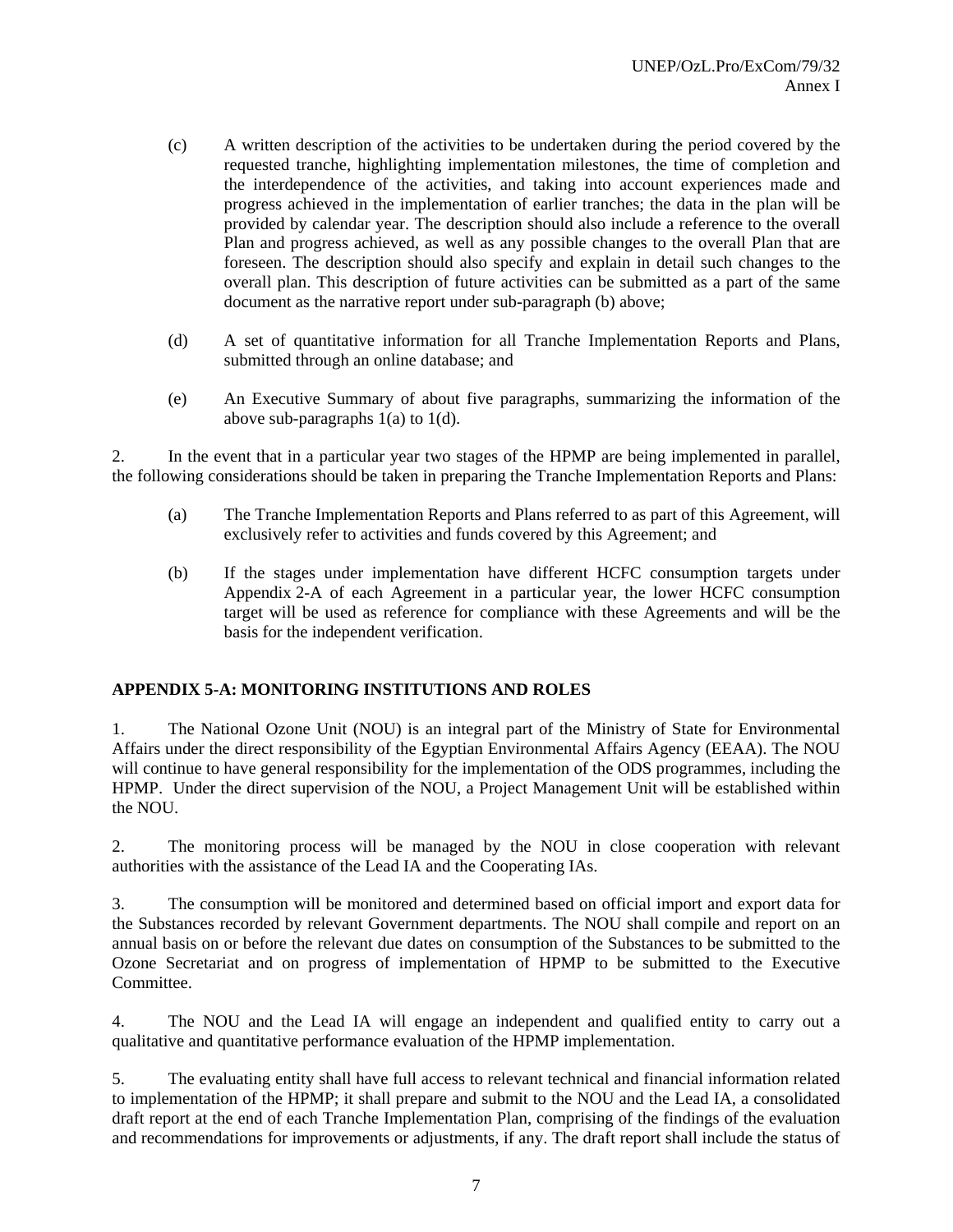the Country's compliance with the provisions of this Agreement upon incorporating the comments and explanations as may be applicable, from NOU, Lead IA and the Cooperating IAs, the evaluating entity shall finalize the report and submit to the NOU and Lead IA.

6. The NOU shall endorse the final report and the Lead IA shall submit the same to the relevant meeting of the Executive Committee along with the Tranche Implementation plan and reports.

# **APPENDIX 6-A: ROLE OF THE LEAD IMPLEMENTING AGENCY**

- 1. The Lead IA will be responsible for a range of activities, including at least the following:
	- (a) Ensuring performance and financial verification in accordance with this Agreement and with its specific internal procedures and requirements as set out in the Country's HPMP;
	- (b) Assisting the Country in preparation of the Tranche Implementation Reports and Plans as per Appendix 4-A;
	- (c) Providing independent verification to the Executive Committee that the Targets have been met and associated tranche activities have been completed as indicated in the Tranche Implementation Plan consistent with Appendix 4-A;
	- (d) Ensuring that the experiences and progress is reflected in updates of the overall plan and in future Tranche Implementation Plans consistent with sub-paragraphs 1(c) and 1(d) of Appendix 4-A;
	- (e) Fulfilling the reporting requirements for the Tranche Implementation Reports and Plans and the overall plan as specified in Appendix 4-A for submission to the Executive Committee, and should include the activities implemented by the Cooperating IAs;
	- (f) In the event that the last funding tranche is requested one or more years prior to the last year for which a consumption target had been established, annual tranche implementation reports and, where applicable, verification reports on the current stage of the Plan should be submitted until all activities foreseen had been completed and HCFC consumption targets had been met;
	- (g) Ensuring that appropriate independent technical experts carry out the technical reviews;
	- (h) Carrying out required supervision missions;
	- (i) Ensuring the presence of an operating mechanism to allow effective, transparent implementation of the Tranche Implementation Plan and accurate data reporting;
	- (j) Co-ordinating the activities of the Cooperating IAs, and ensuring appropriate sequence of activities;
	- (k) In case of reductions in funding for failure to comply in accordance with paragraph 11 of the Agreement, to determine, in consultation with the Country and the Cooperating IAs, the allocation of the reductions to the different budget items and to the funding of the Lead IA and each Cooperating IA;
	- (l) Ensuring that disbursements made to the Country are based on the use of the indicators;